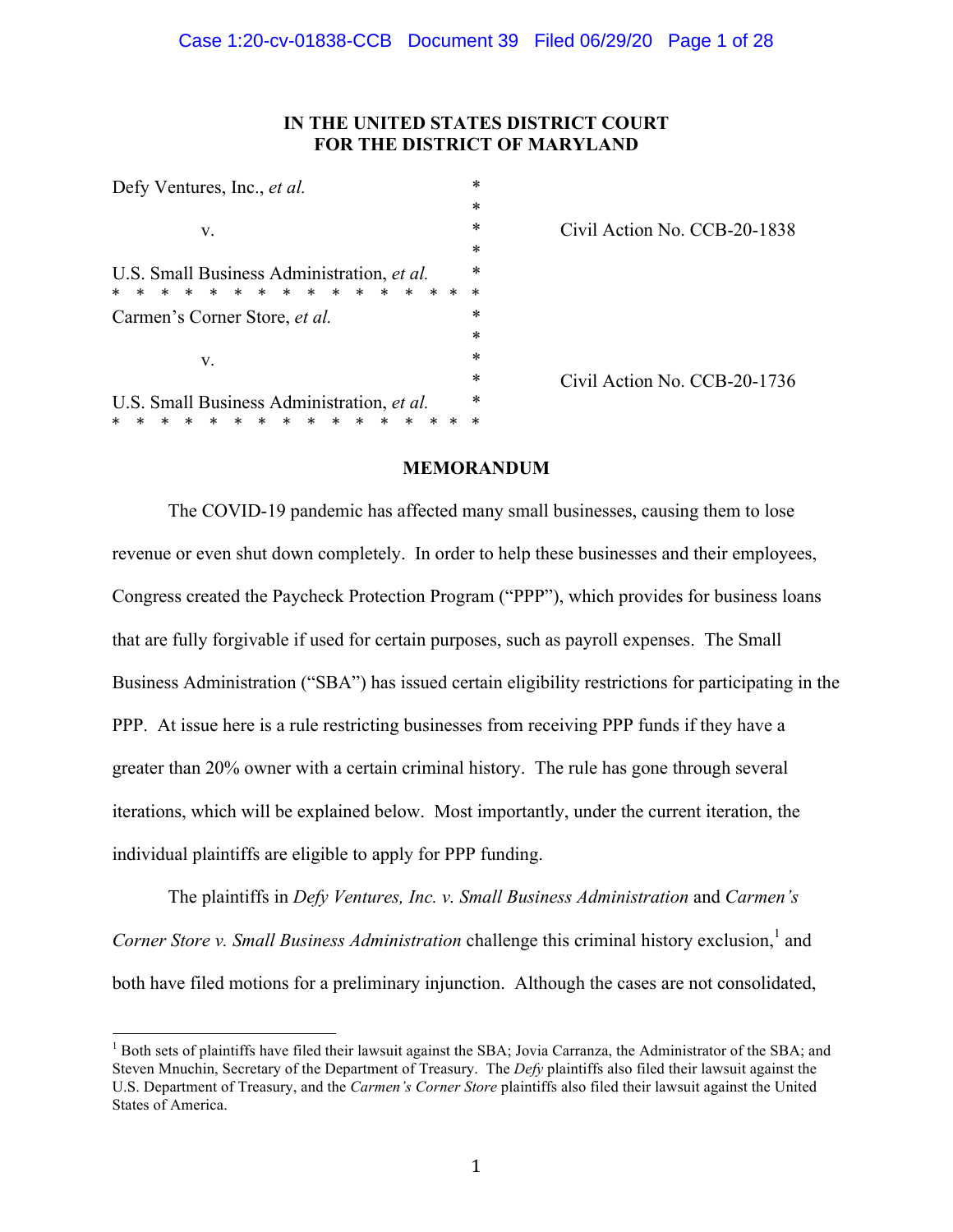## Case 1:20-cv-01838-CCB Document 39 Filed 06/29/20 Page 2 of 28

because they bring similar claims, the court will address the motions together. Given that the application deadline for the PPP is June 30, 2020, the plaintiffs requested expedited briefing, which the court granted. Briefing was completed on June 26, 2020. No hearing is necessary. For the reasons explained below, both motions will be granted in part and denied in part.

# **FACTS AND PROCEDURAL HISTORY**

# I. The CARES Act and Section 7(a) Loans

The SBA was created by the Small Business Act, 15 U.S.C. § 631 *et seq.* Section 7(a) of the Act, which is codified at 15 U.S.C. § 636, authorizes the SBA to provide financial assistance to small business concerns. Under Section 7(a), the SBA generally guarantees loans from private lenders rather than disbursing funds directly to borrowers. (ECF 29-1, Decl. of John A. Miller, Deputy Associate Administrator for Capital Access, SBA ¶¶ 3-4).

In response to the COVID-19 pandemic, Congress enacted the Coronavirus Aid, Relief, and Economic Security Act (the "CARES Act"), Pub. L. No. 116-136, 134 Stat. 281 (2020), which was signed into law on March 27, 2020. Title I of the CARES Act created the PPP. The PPP, codified at 15 U.S.C. § 636(a)(36), is a "new loan program to be administered by the SBA under Section 7(a) of the Small Business Act." *Camelot Banquet Rooms, Inc. v. United States Small Bus. Admin.*, --- F. Supp. 3d ----, No. 20-C-0601, 2020 WL 2088637, at \*2 (E.D. Wis. May 1, 2020). "The loans are made by the SBA's participating banks and guaranteed by the SBA itself." *Id.* Section 1106 of the CARES Act, however, provides that the PPP loans will be forgiven, and the SBA will pay the lender the amount forgiven, to the extent the borrower uses the funds for certain purposes, including for payroll expenses. 15 U.S.C. § 9005. Congress initially appropriated \$349 billion for the PPP program, and then an additional \$310 billion in April 2020. Paycheck Protection and Health Care Enhancement Act, Pub. L. No. 116-139, 134 Stat. 620 (2020).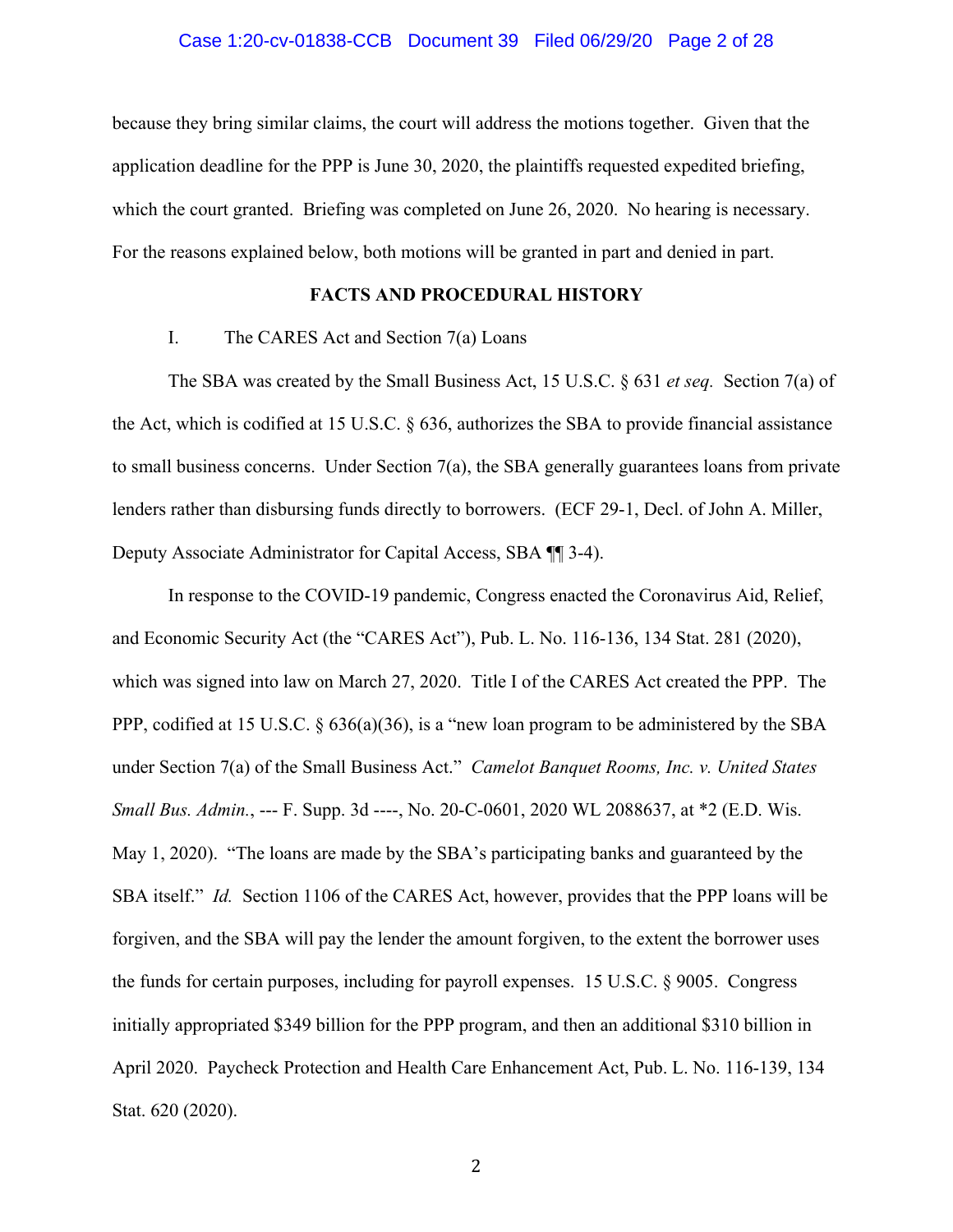The provision at issue in this case is titled "Increased eligibility for certain small

businesses and organizations" and is codified at 15 U.S.C.  $\S 636(a)(36)(D)(i)$ . It states that:

During the covered period, in addition to small business concerns, any business concern, nonprofit organization, veterans organization, or Tribal business concern described in section 657a(b)(2)(C) of this title shall be eligible to receive a covered loan if the business concern, nonprofit organization, veterans organization, or Tribal business concern employs not more than the greater of—

- (I) 500 employees; or
- (II) if applicable, the size standard in number of employees established by the Administration for the industry in which the business concern, nonprofit organization, veterans organization, or Tribal business concern operates.

15 U.S.C. § 636(a)(36)(D)(i).

II. Criminal History Exclusion

The CARES Act granted the SBA emergency rulemaking powers to administer the PPP.

CARES Act, Section 1114 (codified at 15 U.S.C. § 9012). On April 15, 2020, the SBA published an interim final rule (IFR) that provided additional restrictions on who could apply for PPP loans. It stated that "[y]ou are ineligible for a PPP loan if . . . An owner of 20 percent or more of the equity of the applicant is incarcerated, on probation, on parole; presently subject to an indictment, criminal information, arraignment, or other means by which formal criminal charges are brought in any jurisdiction; or has been convicted of a felony within the last five years." Business Loan Program Temporary Changes; Paycheck Protection Program, 85 FR 20811-01 ("April IFR").

This rule was revised on June 18, 2020, to shorten the time period for felony convictions. The revision changed "convicted of a felony within the last five years" to "convicted of a felony involving fraud, bribery, embezzlement, or a false statement in a loan application or an application for federal financial assistance within the last five years or any other felony within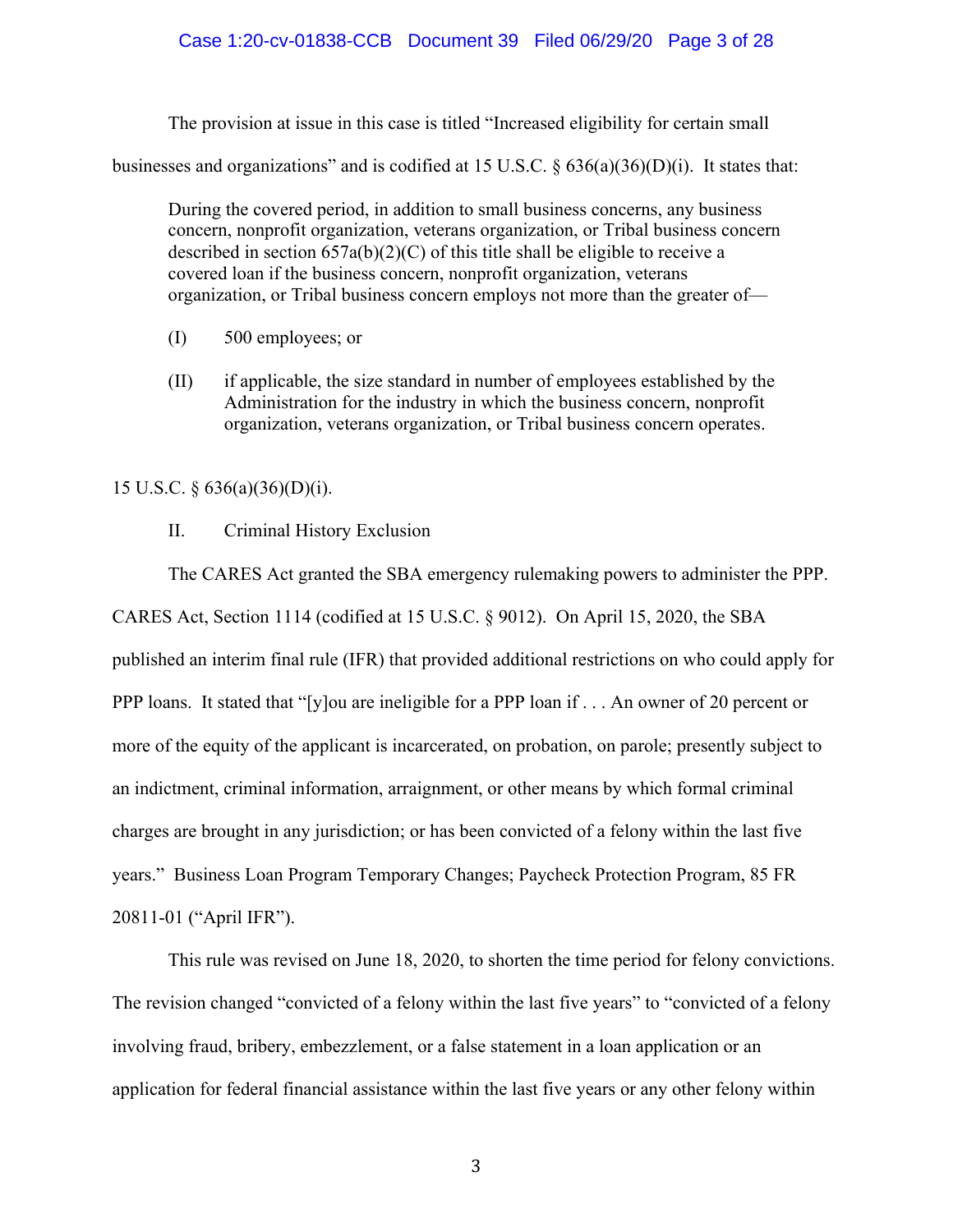## Case 1:20-cv-01838-CCB Document 39 Filed 06/29/20 Page 4 of 28

the last year." Business Loan Program Temporary Changes; Paycheck Protection Program— Additional Revisions to First Interim Final Rule, 85 FR 36717-01 ("June IFR"). The other parts of the rule (ineligibility if an owner is incarcerated, on probation, on parole or presently subject to criminal charges) were not changed.

The rule was again revised on June 24, 2020, after the plaintiffs had filed their motions and on the day the defendants filed their oppositions. *See* Business Loan Program Temporary Changes: Paycheck Protection Program, Additional Revisions to First Interim Final Rule, https://www.sba.gov/document/policy-guidance-ppp-interim-final-rule-additional-eligibilityrevisions-first-interim-final-rule (posted June 24, 2020) ("June 24 IFR"). The June 24 revision changed the rule in two ways. First, instead of a business being excluded because a greater than 20% owner is facing any criminal charges, the business will only be excluded if the owner is facing felony charges. *Id.* at 5. Second, as to the parole/probation exclusion, it is now "limited to individuals whose probation or parole commenced . . . within the last five years for any felony involving fraud, bribery, embezzlement, or a false statement in a loan application or an application for federal financial assistance, and within the last one year for other felonies." *Id.* at 6.

The SBA similarly restricts eligibility for those that have certain criminal histories as to its pre-existing Section 7(a) loan program, which the SBA has administered for many years. *See*  13 C.F.R. § 120.110(n). That regulation provides that "[b]usinesses with an Associate<sup>2</sup> who is incarcerated, on probation, on parole, or has been indicted for a felony or a crime of moral turpitude" are ineligible for SBA business loans. *Id.* Another regulation also states that to ensure creditworthiness, the SBA will consider the "[c]haracter [and] reputation" of the

<sup>&</sup>lt;sup>2</sup> An "Associate" includes an "officer, director, owner of more than 20 percent of the equity, or key employee of the small business," among other individuals and entities. 13 C.F.R. § 120.10(2).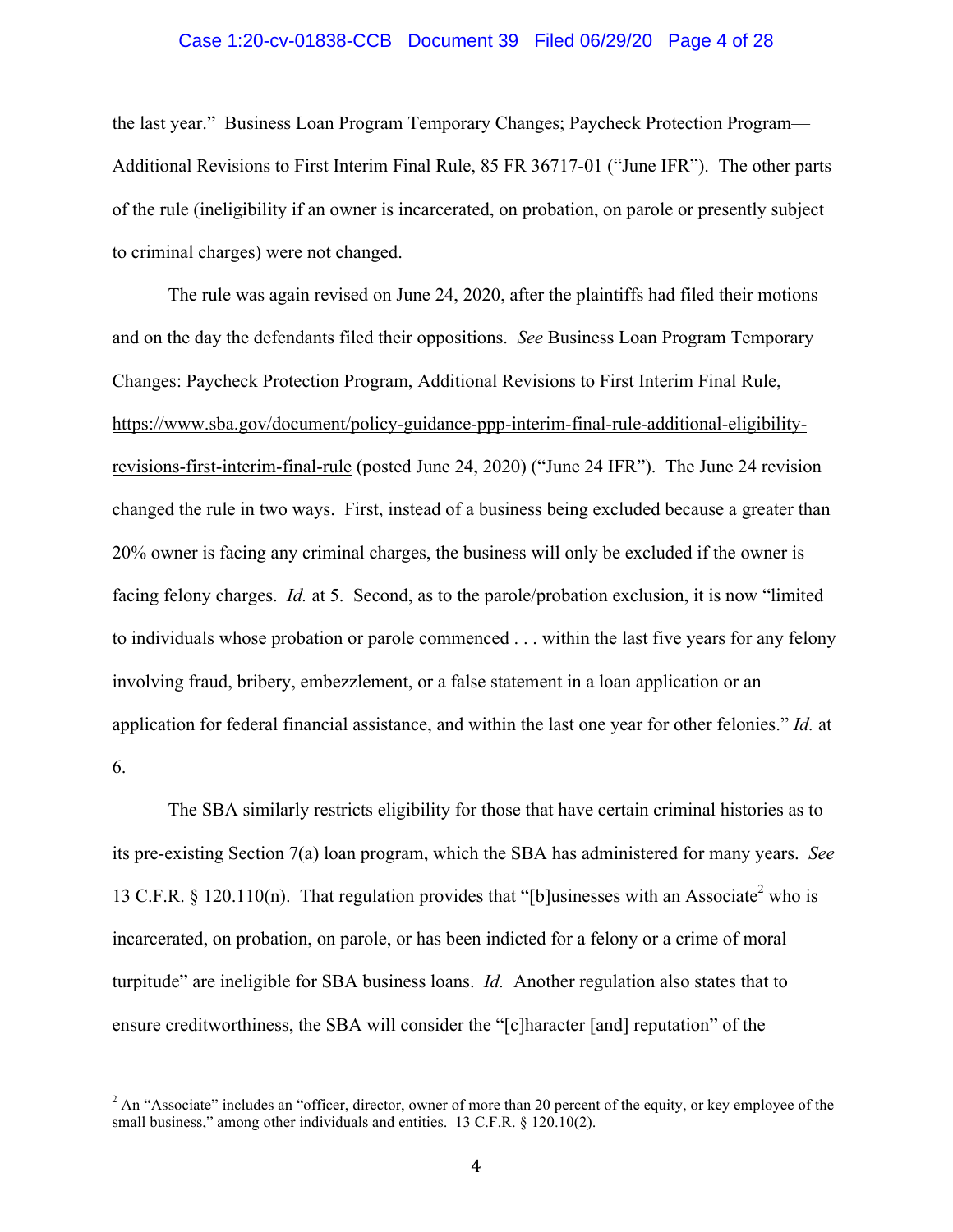## Case 1:20-cv-01838-CCB Document 39 Filed 06/29/20 Page 5 of 28

applicant. 13 C.F.R. § 120.150(a). Therefore, businesses with associates "[c]urrently subject to an indictment, criminal information, arraignment, or other means by which formal criminal charges are brought in any jurisdiction" are also ineligible for financial assistance. SBA, SOP 50 10 5(K), Lender and Development Company Loan Programs, at 110 (Jan. 1, 2019). For associates with other types of criminal history, including those who have been convicted of a felony, the SBA requires an individualized character determination, which may involve an FBI fingerprint background check. *Id.* at 110–13; ECF 29-1, John Miller Decl., ¶¶ 9–12.

#### III. The Plaintiffs

#### A. *Defy Ventures, Inc. v. Small Business Administration*, No. 20-1838

The plaintiffs are Defy Ventures, Inc.; Sekwan Merritt; Prop Prep Properties, LLC d/b/a/ Lightning Electric; John D. Garland; and Sign Me Up Bethpage, Inc. d/b/a Fastsigns 2323. Merritt is a resident of Maryland and the sole owner of Prop Prep Properties LLC. (Compl. ¶¶ 17, 18). Under the prior iteration of the rule, and because Merritt is currently on parole, he could not obtain PPP funding for his business, which he intended to use to pay his employees and pay for essential business costs, such as general liability insurance. (*Id.* ¶¶ 71, 82–85). Garland is a resident of New York and the majority owner of Sign Me Up Bethpage, Inc. (*Id.* ¶ 19). Garland has been charged with petit larceny and violation of an order of protection in regards to a dispute with his wife, to which he has pleaded not guilty. (*Id.*  $\mathbb{I}$  96, 97). Because of this, and under the prior iteration of the rule, Garland and his business partners could not get PPP funding that they intended to use for payroll costs, rent, utilities, and other essential expenses. (*Id.* ¶¶ 101, 102). Under the June 24 revised version of the rule, Prop Prep Properties and Sign Me Up Bethpage are both eligible to apply for PPP funding. Still, they have continued to experience difficulties in obtaining a loan. For example, Sekwan Merritt attempted to apply at his local Wells Fargo branch and was told to apply online, but when he tried, the online portal was no longer accepting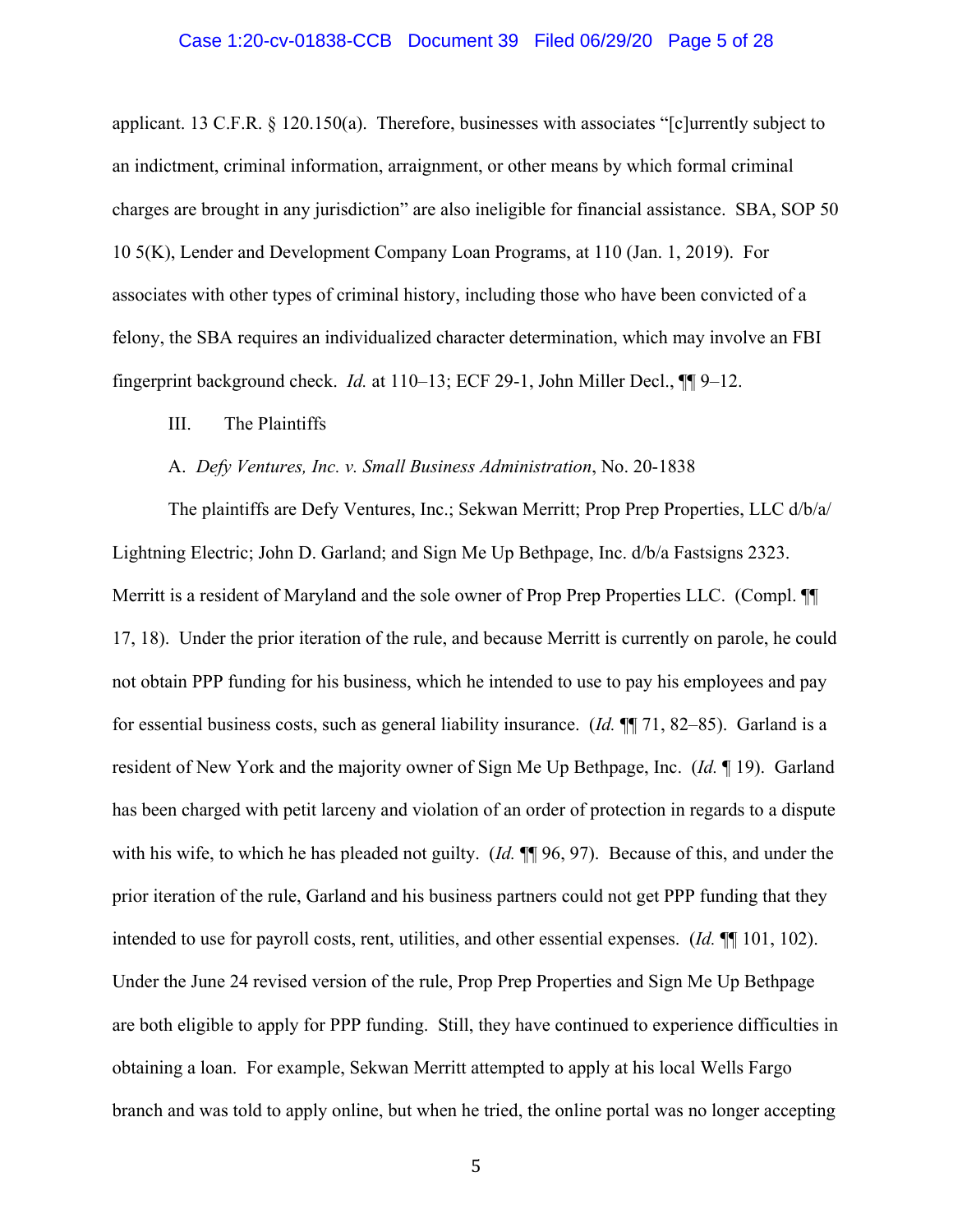## Case 1:20-cv-01838-CCB Document 39 Filed 06/29/20 Page 6 of 28

applications. He also attempted to obtain a point of contact for the SBA (which has agreed to help Merritt obtain a loan), but when he finally was able to reach a Wells Fargo representative, he was informed that the bank is no longer accepting applications, and he would need to go to SBA's website to find a lender still accepting applications. (ECF 34-10, Merritt Suppl. Decl. ¶¶ 9–23). It is not clear how many lenders are still accepting applications. John Garland attempted to apply online at both JP Morgan Chase and Square Capital, but no applications were available on the sites. He then tried to apply at www.lendio.com, but that site still had the previous forms, advising that if the applicant had any pending charges the application would not be approved. (ECF 34-12, Garland Suppl. Decl. ¶¶ 6–9).

Defy Ventures, Inc. is a non profit organization whose "mission is to use entrepreneurship and employment as tools for currently and formerly incarcerated individuals to address the social problems of mass incarceration and recidivism. Defy has chapters in New York, Northern California, Southern California, Connecticut, and Illinois, and licensed affiliates in Colorado and Washington." (Compl. ¶ 21). Defy has helped formerly incarcerated individuals launch over 140 small businesses, and also runs the "Defy Entrepreneurship Network," which is a long-term supportive network for those who have successfully launched businesses. (*Id.*  $\P$  111, 112). Because small-business owners (graduates of Defy programs and non-graduates) have turned to Defy for help with regards to the criminal history rule, Defy has had to divert its resources from previously planned programming and training activities in order to understand the rule, provide answers to the small business owners, and help them find alternative funding. (*Id.* ¶¶ 116, 119, 120–123).

They allege that: 1) in violation of the Administrative Procedure Act ("APA"), the criminal record exclusions exceed statutory authority and are not in accordance with law; 2) in violation of the APA, the criminal record exclusions are arbitrary and capricious and an abuse of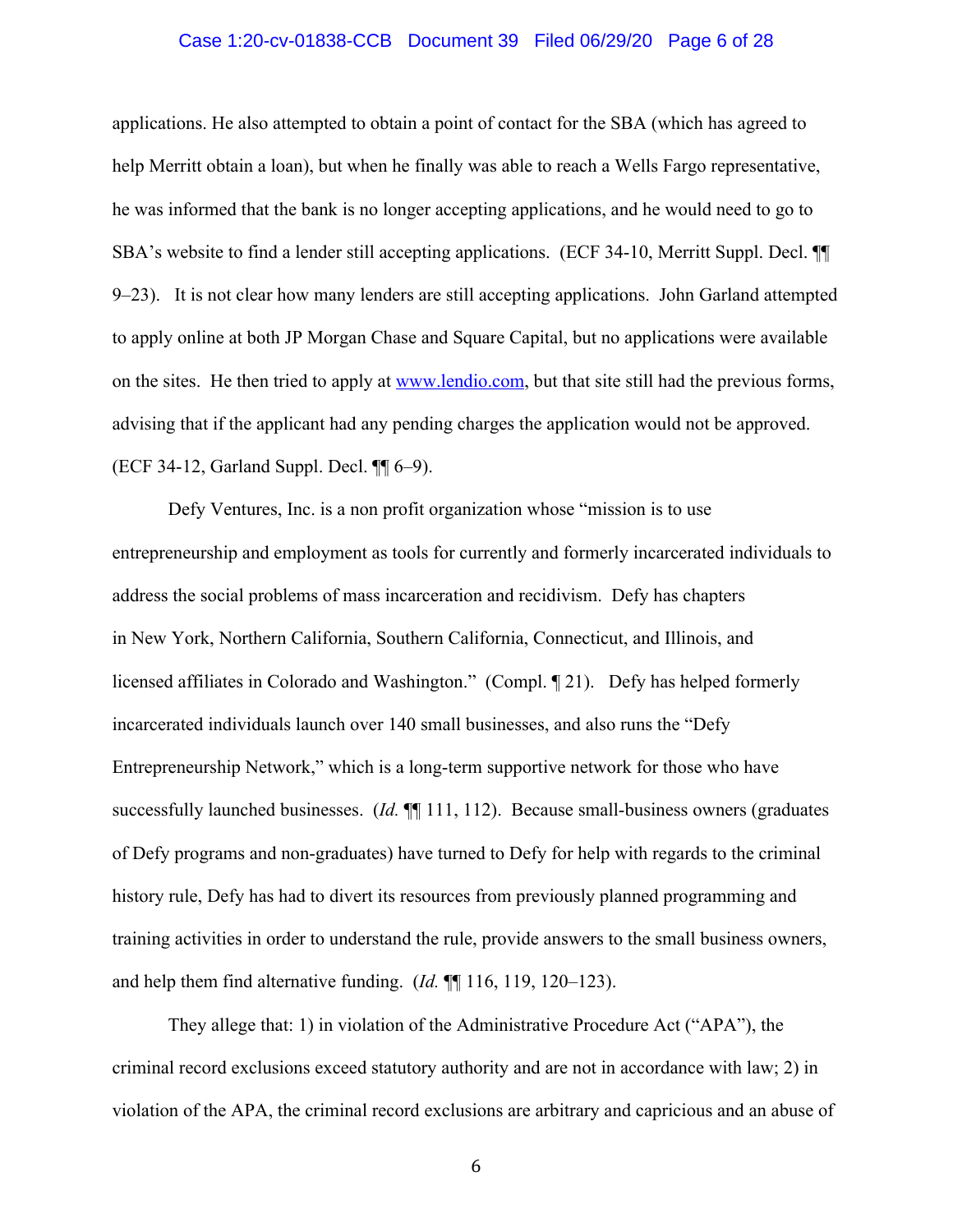## Case 1:20-cv-01838-CCB Document 39 Filed 06/29/20 Page 7 of 28

discretion; and 3) in violation of the APA, the criminal record exclusions were adopted without observance of procedure required by law. It appears, though, that the motion for preliminary injunction is based only on counts 1 and 2. In their motion for preliminary injunction, they request that the court "[p]reliminarily enjoin the challenged criminal-record exclusion provisions of the interim final rule," "enjoin Defendants from enforcing such provisions, and extend the application deadline 21 days, to July 21, 2020, for applicants wrongfully excluded," and "[d]irect that Defendants not authorize, guaranty, or disburse funds appropriated for loans under the Paycheck Protection Program without reserving sufficient funds to cover applicants wrongfully excluded under the challenged terms of the IFR and the application form, in an amount to be determined based on SBA data and submitted by the SBA to this Court for approval." (ECF 2, Mot. for Preliminary Injunction at  $1-2$ ).<sup>3</sup>

## B. *Carmen's Corner Store v Small Business Administration*, No. 20-1736

The plaintiffs are Carmen's Corner Store, Retail4Real, and Altimont Mark Wilks. Wilks is a resident of Maryland and owns and operates Carmen's Corner Store and Retail4Real. (ECF 1, Compl. ¶ 8). He is currently on state parole stemming from offenses in 2004.<sup>4</sup> (*Id.*). Wilks applied for a \$10,000 PPP loan for Retail4Real, (*id.* ¶ 81), but the loan was denied and/or not processed due to Wilks's criminal record, (*id.* ¶¶ 85–90). Because of this, Wilks did not apply for a PPP loan on behalf of Carmen's Corner Store, as it would also be denied. (*Id.* ¶¶ 93, 96). Wilks's businesses, however, are now eligible for PPP funding under the June 24 revised version of the rule.

<sup>&</sup>lt;sup>3</sup> The *Defy Ventures* plaintiffs note in their reply that "[g]iven that over \$125 billion in PPP funds remain available, there is a less urgent need for the Court to enjoin the agency to set aside funds for these wrongfully excluded applicants[.]" (ECF 34, Reply at  $12$  n.4).

 $4 \text{ According to the complaint field June 10, 2020, Wilks also was on federal supervised release, but that was set to$ expire on June 14, 2020. (Compl. ¶ 8).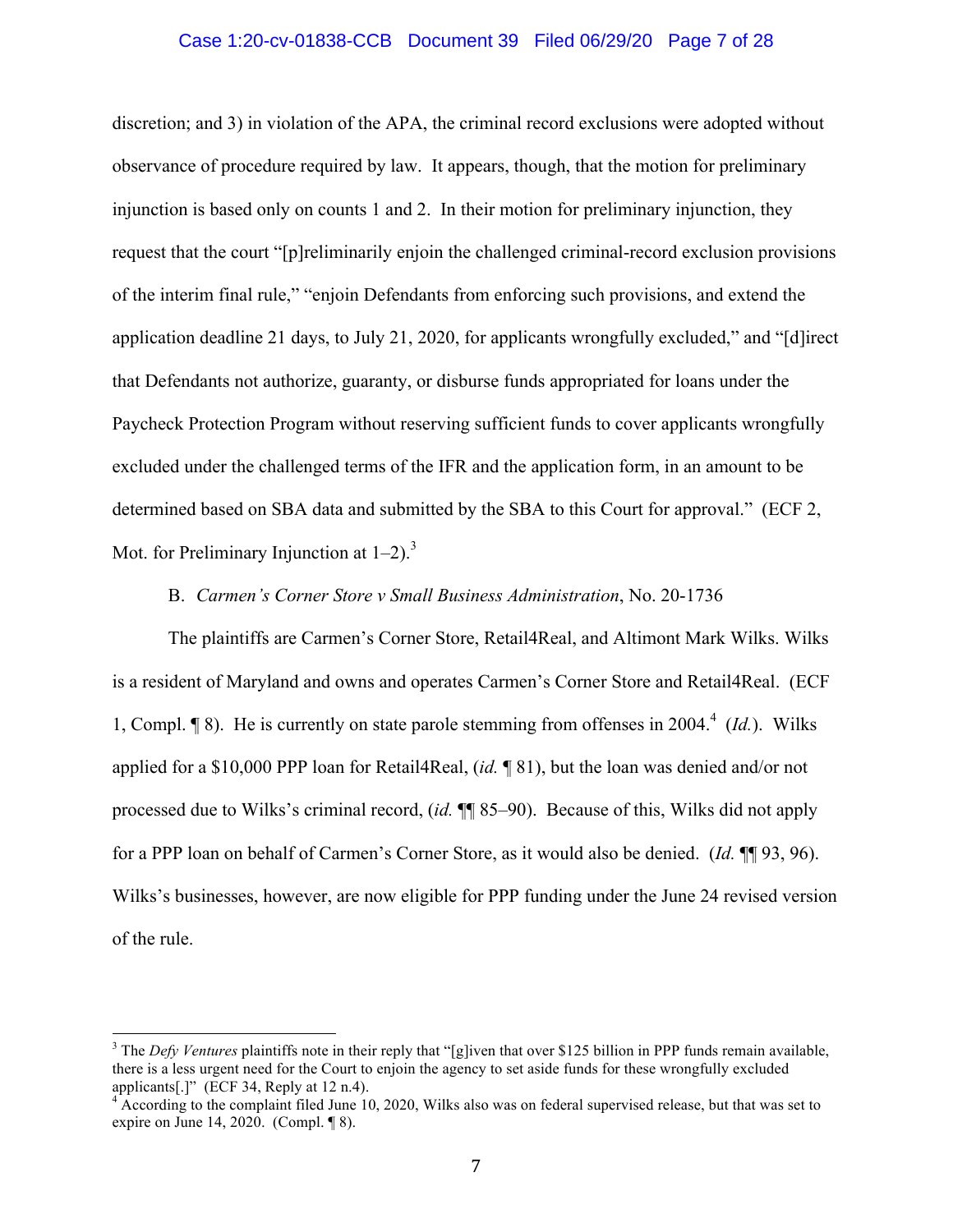## Case 1:20-cv-01838-CCB Document 39 Filed 06/29/20 Page 8 of 28

The plaintiffs allege that 1) the criminal history rule contravenes the CARES Act; 2) the criminal history rule is arbitrary and capricious; and 3) the defendants failed to carry out a ministerial duty. In the motion for a preliminary injunction, the plaintiffs request that the court enjoin the defendants from denying loans to Wilks's businesses, and "require the Defendants to set aside the \$31,500 in PPP loans for which the Plaintiffs' businesses would apply until this Court can resolve this case on the merits." (ECF 7, Mot. for Preliminary Injunction at 32). The court notes that, in the plaintiffs' reply, they now ask the court to enjoin the defendants' enforcement of the criminal history exclusion. (ECF 15, Reply at 24).<sup>5</sup>

#### **STANDARD OF REVIEW**

**"**A plaintiff seeking a preliminary injunction must establish that he is likely to succeed on the merits, that he is likely to suffer irreparable harm in the absence of preliminary relief, that the balance of equities tips in his favor, and that an injunction is in the public interest." *Winter v. Nat. Res. Def. Council, Inc.*, 555 U.S. 7, 20 (2008). A preliminary injunction is "an extraordinary remedy that may only be awarded upon a clear showing that the plaintiff is entitled to such relief." *Id.* at 22.

#### **DISCUSSION**

#### I. Mootness

"[A] case is moot when the issues presented are no longer 'live' or the parties lack a legally cognizable interest in the outcome." *Porter v. Clarke*, 852 F.3d 358, 363 (4th Cir. 2017) (citation omitted). "There is, however, a well-recognized exception to the mootness doctrine holding that 'a defendant's voluntary cessation of a challenged practice does not deprive a federal court of its power to determine the legality of the practice.'" *Id.* (citations omitted). "To

<sup>&</sup>lt;sup>5</sup> The court spoke with counsel on June 29, 2020. Counsel for the plaintiffs informed the court that the individual plaintiffs have not yet been able to receive loan approval, despite attempting to find lenders still accepting applications and working with potential lenders to provide requested documentation.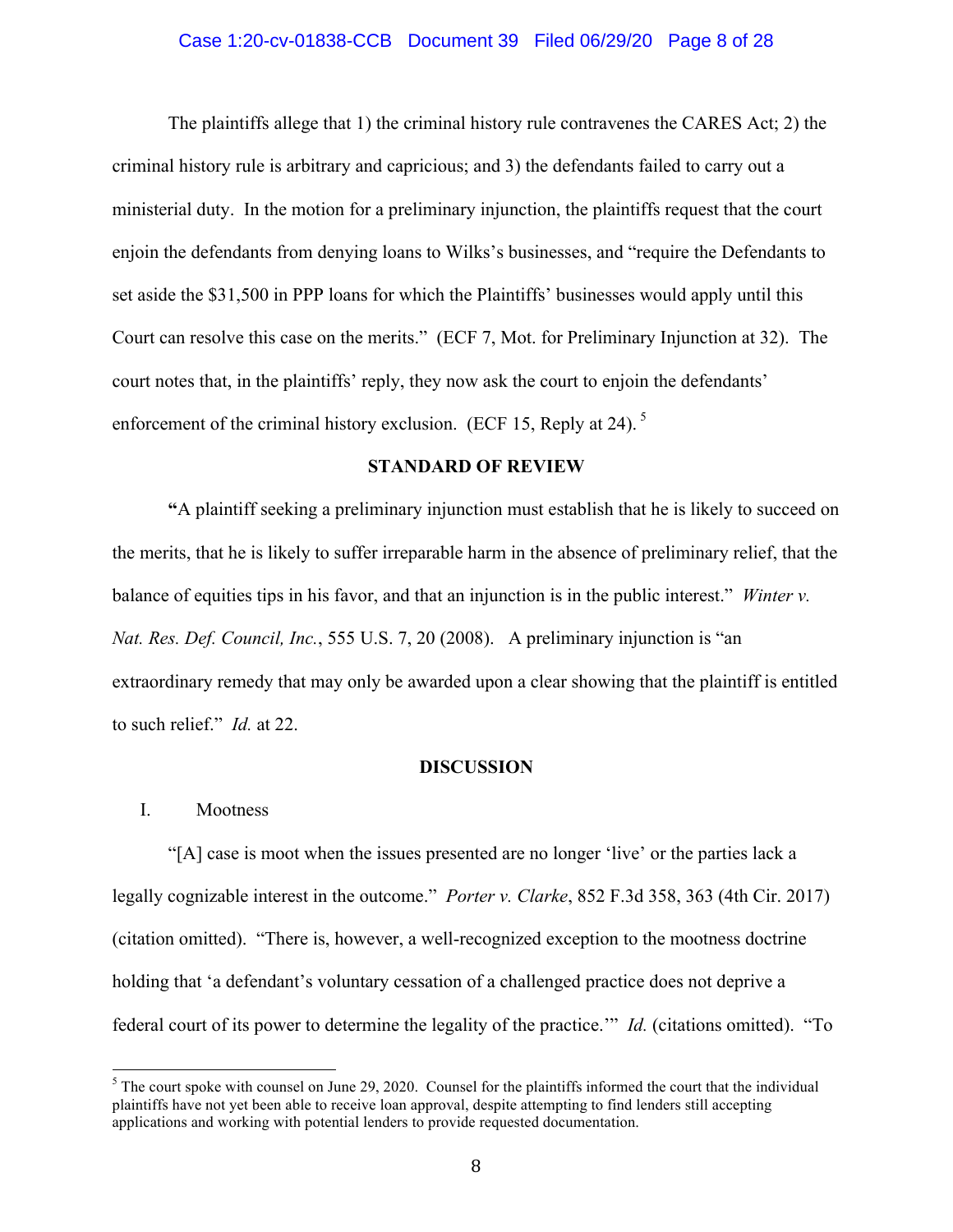## Case 1:20-cv-01838-CCB Document 39 Filed 06/29/20 Page 9 of 28

that end, 'a defendant claiming that its voluntary compliance moots a case bears the formidable burden of showing that it is absolutely clear the allegedly wrongful behavior could not reasonably be expected to recur.'" *Id.* at 364 (citation omitted).

The court declines to find the case moot as to the individual plaintiffs and their businesses, even though they are now eligible to apply for PPP loans. As discussed above, the individual plaintiffs still face difficulties in applying at the last minute either because banks are no longer accepting applications or because banks are still using old forms with the prior criminal history exclusion. Therefore, the plaintiffs continue to face ongoing harm because of the allegedly unlawful prior iterations of the rule. Further, one part of their requested relief, that the deadline be extended to July 21 so they have adequate time to apply, has not yet been met.<sup>7</sup>

## II. Organizational Standing as to Defy Ventures

"[T]o satisfy Article III's standing requirements, a plaintiff must show (1) it has suffered an 'injury in fact' that is (a) concrete and particularized and (b) actual or imminent, not conjectural or hypothetical; (2) the injury is fairly traceable to the challenged action of the defendant; and 3) it is likely, as opposed to merely speculative, that the injury will be redressed by a favorable decision." *Friends of the Earth, Inc. v. Laidlaw Envtl. Servs. (TOC), Inc.,* 528 U.S. 167, 180–81 (2000) (citation omitted). The same inquiry applies to organizations.<sup>8</sup> Lane v. *Holder*, 703 F.3d 668, 674 (4th Cir. 2012). "An organization may suffer an injury in fact when a defendant's actions impede its efforts to carry out its mission." *Id.*. For example, this may occur

 <sup>7</sup> The defendants discuss the alleged mootness in regards to standing, but these are two different inquiries. *See Friends of the Earth, Inc. v. Laidlaw Envtl. Servs. (TOC), Inc.*, 528 U.S. 167, 174 (2000) (distinguishing between the "initial standing to bring suit" and "postcommencement mootness"). There does not appear to be any contention that the individual plaintiffs did not have initial standing to bring this suit.

<sup>&</sup>lt;sup>8</sup> "An association [also] has standing to bring suit on behalf of its members when its members would otherwise have standing to sue in their own right, the interests at stake are germane to the organization's purpose, and neither the claim asserted nor the relief requested requires the participation of individual members in the lawsuit." *Friends of the Earth, Inc.,* 528 U.S. at 181. Because Defy Ventures does not discuss its members or whether they have standing, it does not appear to assert standing on this basis.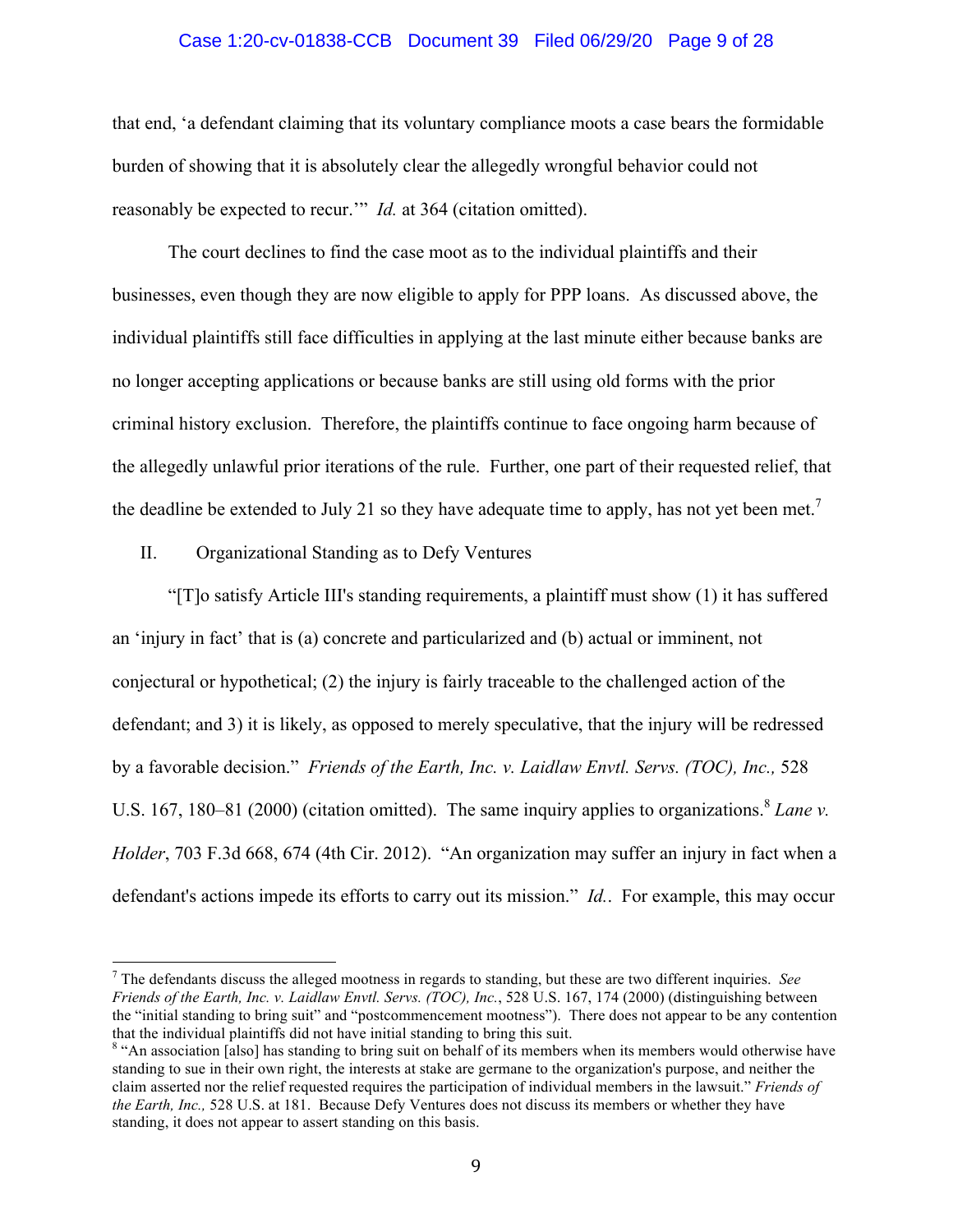## Case 1:20-cv-01838-CCB Document 39 Filed 06/29/20 Page 10 of 28

when the challenged action has "perceptibly impaired" the organization's ability to provide services, "with the consequent drain on the organization's resources." *Havens Realty Corp. v. Coleman*, 455 U.S. 363, 379 (1982); *see also S. Walk at Broadlands Homeowner's Ass'n, Inc. v. OpenBand at Broadlands, LLC*, 713 F.3d 175, 183 (4th Cir. 2013) (characterizing *Havens Realty*  as "finding standing when 'broadly alleged' impairment of an organization's ability to advance its purposes combined with an alleged 'consequent drain on the organization's resources'"). *Havens* is in contrast to *Lane v. Holder*, where the Fourth Circuit found that an organization dedicated to promoting the right to keep and bear arms did not have standing to challenge laws restricting the interstate transfer of handguns, because "[t]o determine that an organization that decides to spend its money on educating members, responding to member inquiries, or undertaking litigation in response to legislation suffers a cognizable injury would be to imply standing for organizations with merely abstract concerns with a subject that could be affected by an adjudication." *Lane*, 703 F.3d at 675 (citation, quotation marks, and alteration omitted).

The situation here is more akin to that in *Havens Realty* than in *Lane.* Defy Ventures provides supportive services to formerly incarcerated individuals that have started small businesses. The challenged rule "perceptibly impair[s]" that goal by denying those individuals PPP funding. This has caused a "consequent drain on the organization's resources" in helping those individuals understand the rule and obtain alternative funding. This is not a case where the organization's only harm is money spent "on educating members, responding to member inquiries, or undertaking litigation." Rather, Defy Ventures provides services to help formerly incarcerated individuals run their small businesses during the COVID-19 crisis and has had to expend more resources to provide those services because of the challenged rule. Further, since the June 24 rule was issued, Defy Ventures has advised newly eligible members and helped them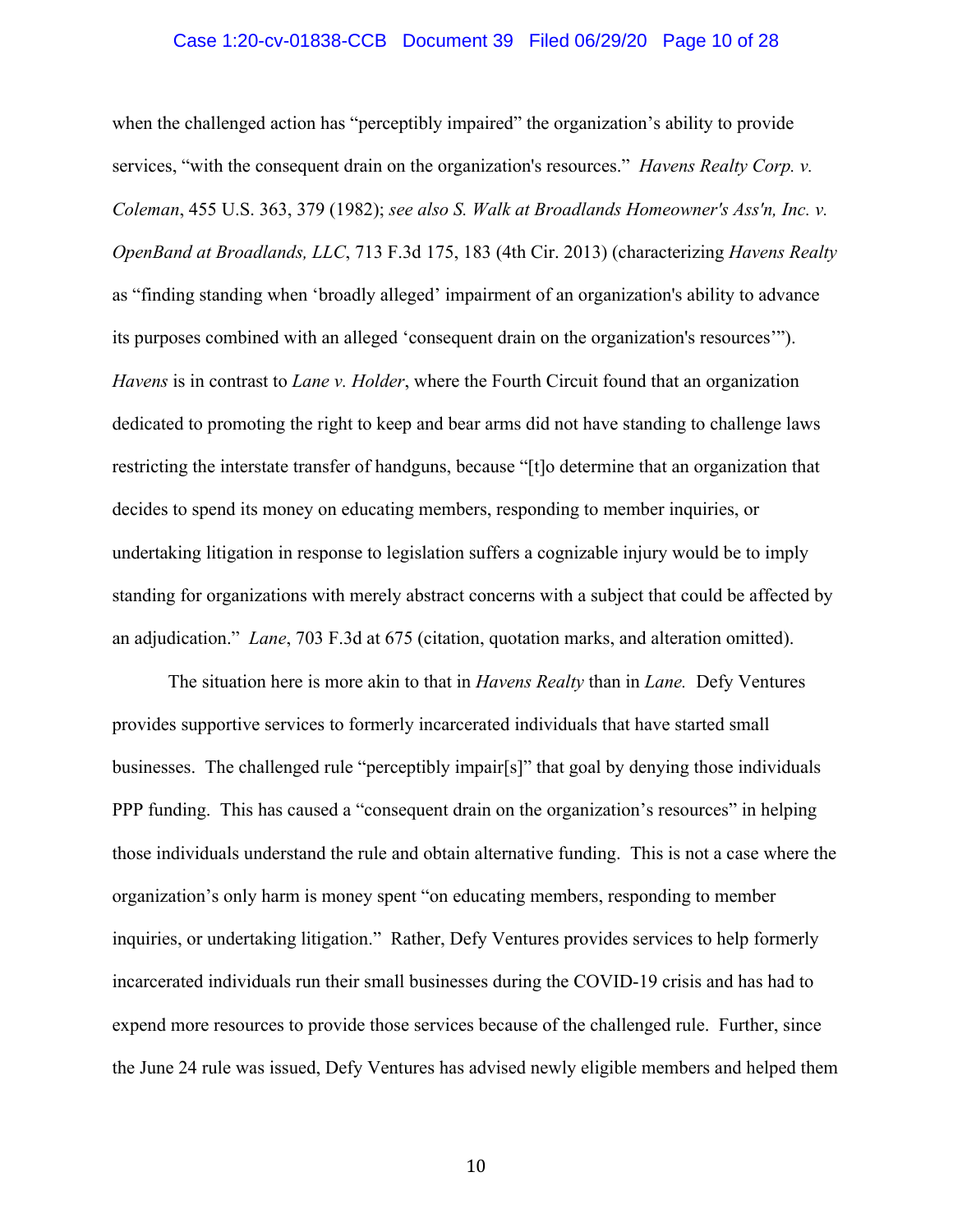### Case 1:20-cv-01838-CCB Document 39 Filed 06/29/20 Page 11 of 28

in dealing with lenders who still use the old forms or are no longer accepting applications. (ECF 34-8, Andrew Glazier, Suppl. Decl. ¶ 10).

The defendants also argue that Defy Ventures has not shown redressability because its requested relief is not available, namely the request that this court enjoin the defendants "by extending the June 30, 2020, termination date that Congress specified for the PPP, and by requiring the Government to ensure the availability of funds for PPP loans beyond that Congressionally-prescribed deadline." (ECF 29, Opp'n at 22). But regardless of whether the requested relief is available (which will be discussed *infra*), this is only part of the relief that Defy Ventures seeks (and it appears Defy Ventures no longer seeks to ensure the availability of funds); Defy Ventures also requests that the court enjoin enforcement of the challenged rule.

III. Injunctive Relief Against the Small Business Administration

The Small Business Act provides that "no attachment, injunction, garnishment, or other similar process, mesne or final, shall be issued against the Administrator or his property." 15 U.S.C. § 634(b)(1). *Camelot Banquet Rooms, Inc.* persuasively explains that this provision was meant to protect the SBA from state law garnishment or other like actions, but not "to render the agency immune from injunctive relief in situations where the agency has exceeded its statutory authority and where an injunction would not interfere with the agency's internal operations." 2020 WL 2088637, at \*3–4. Further, the defendants' reading means the SBA "could adopt unconstitutional policies and continue to follow them even after a court declared them unconstitutional" – an absurd result. *See id.* at \*4; *cf. Tradeways, Ltd. v. United States Dep't of Treasury*, No. CV ELH-20-1324, 2020 WL 3447767, at \*9–11 (D. Md. June 24, 2020) (noting that the use of "attachment" and "garnishment" indicate that  $\S$  634(b)(1) was meant to prohibit courts from interfering with "SBA's commercial operations or property" but declining to conclusively determine its scope).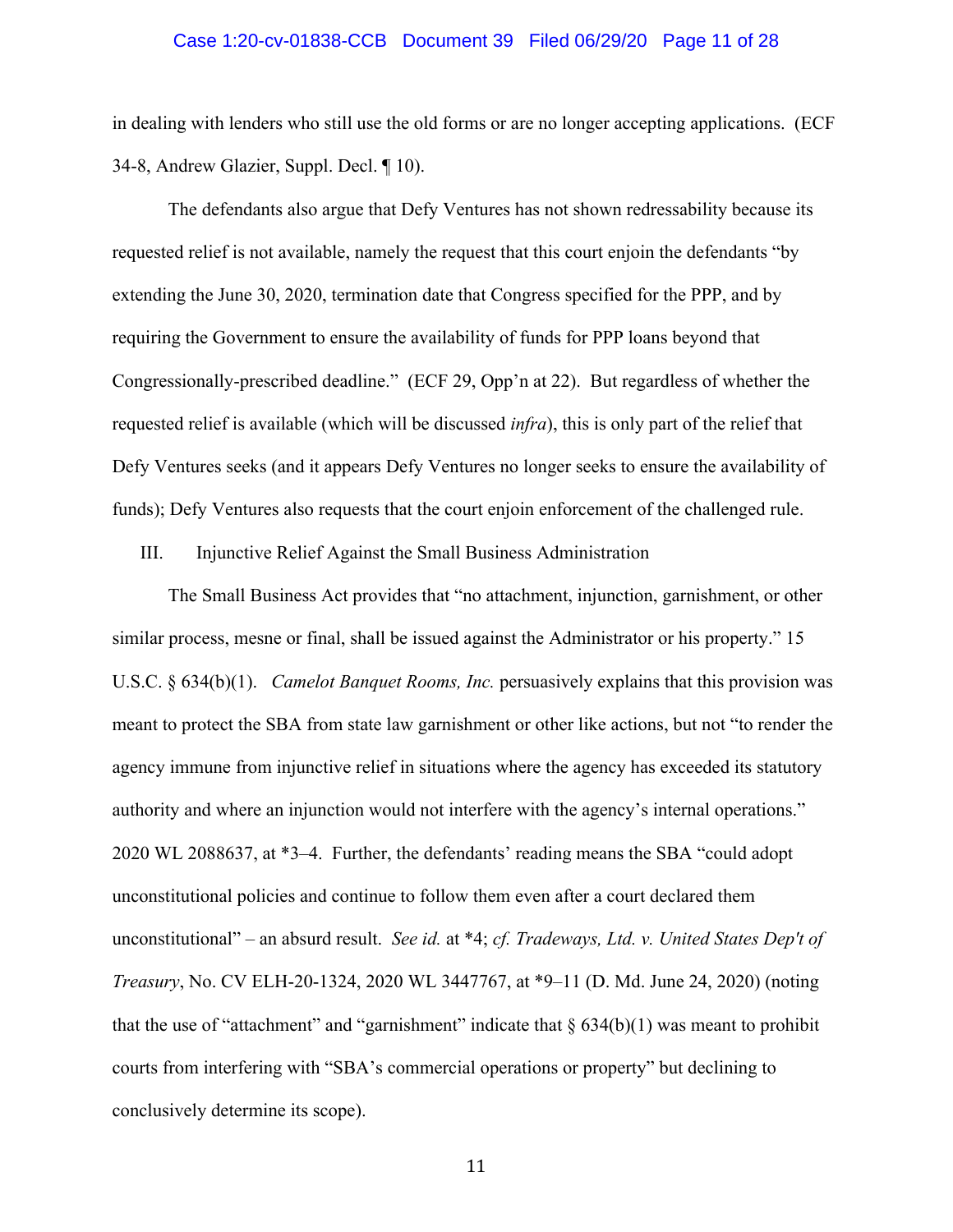## Case 1:20-cv-01838-CCB Document 39 Filed 06/29/20 Page 12 of 28

The cases that the defendants cite do not compel a different conclusion. $9\text{ The defendants}$ cite to *J.C. Driskill, Inc. v. Abdnor*, 901 F.2d 383, 386 (4th Cir. 1990) which found that "section  $634(b)(1)$  precludes the imposition of an equitable lien on any funds belonging to the SBA[.]" An equitable lien is far different than the injunction sought here, and the Fourth Circuit's decision prohibiting such a lien tracks the purposes of the section as described by *Camelot Banquet Rooms.* Similarly, *Duncan v. Furrow Auction Co.,* 564 F.2d 1107, 1108–09 (4th Cir. 1977) and *Vincent v. Small Bus. Admin.*, 402 F.2d 769, 770 (4th Cir. 1968) involved requests to enjoin the SBA or a trustee from foreclosing a deed of trust securing notes held by the SBA. Neither involved an injunction related to the SBA in its rulemaking capacity. The Fifth Circuit did recently hold that an injunction against the SBA related to the exclusion of bankruptcy debtors from receiving PPP funds was improper, but that was based on Fifth Circuit precedent holding that all injunctive relief against the SBA was absolutely prohibited. *In re Hidalgo Cty. Emergency Serv. Found.*, --- F.3d ----, No. 20-40368, 2020 WL 3411190, at \*1–2 (5th Cir. June 22, 2020). The plaintiffs have pointed to no such precedent in this circuit requiring such a result. Therefore, the court finds that injunctive relief in this case is available against the SBA.

- IV. Likelihood of Success on the Merits
	- a. Not in Accordance with the Law

The APA provides that courts shall "hold unlawful and set aside agency action, findings, and conclusions found to be . . . arbitrary, capricious, an abuse of discretion, or otherwise not in accordance with law[.]" 5 U.S.C. § 706(2)(A). "When a challenger asserts that an agency action conflicts with the language of a statute, [the court should] generally apply the two-step analytical framework set forth in *Chevron, U.S.A., Inc. v Nat. Res. Def. Council, Inc.*, [467 U.S. 837

<sup>&</sup>lt;sup>9</sup> The defendants also argue that the proper relief would be a remand to the agency, rather than an injunction, citing to *I.N.S. v. Orlando Ventura*, 537 U.S. 12 (2002) and *Fla. Power & Light Co. v. Lorion*, 470 U.S. 729 (1985). These cases concern agency adjudications, however, not formal rulemaking. In any event, because the PPP expires on June 30, 2020, there is not time for a remand to the agency.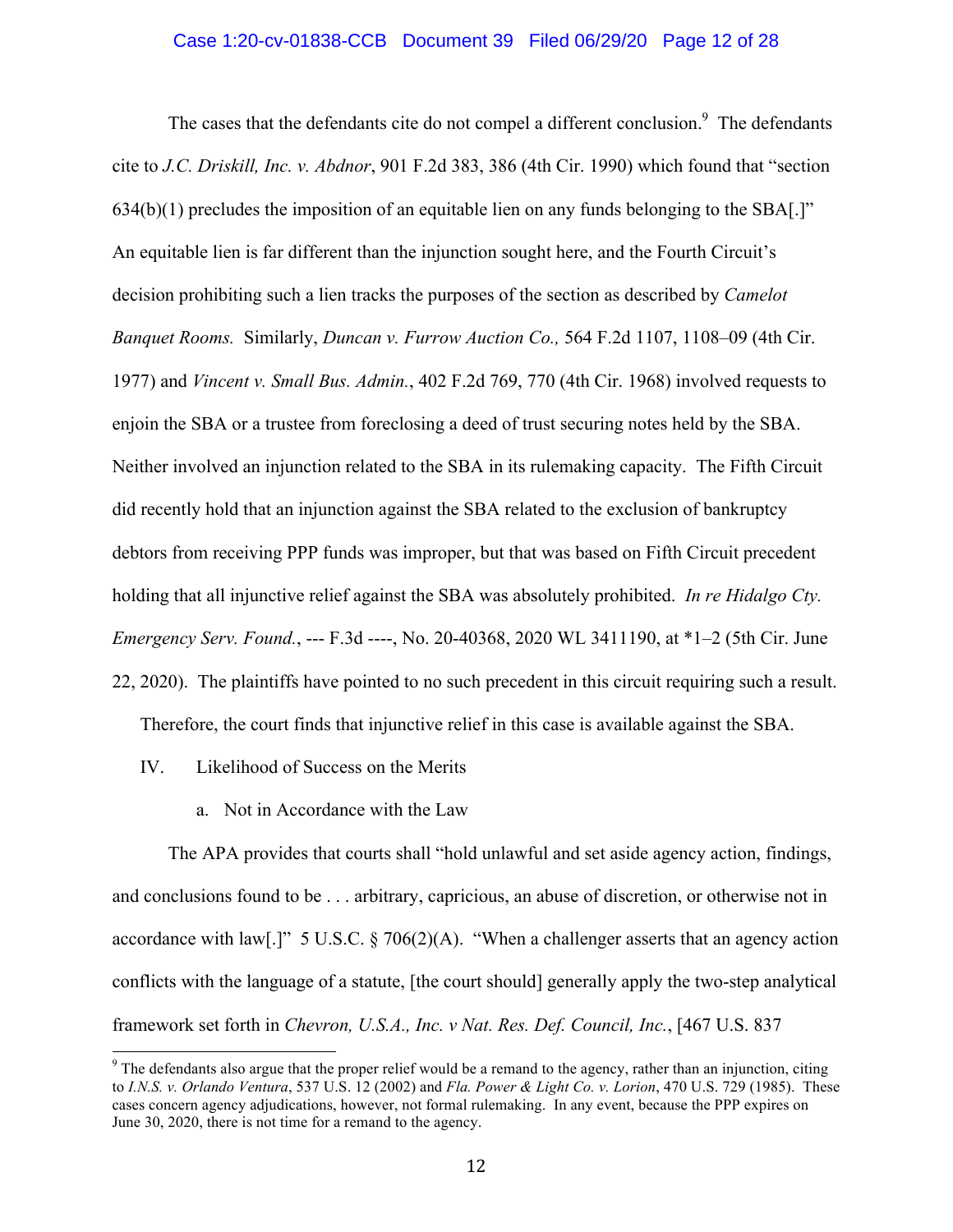## Case 1:20-cv-01838-CCB Document 39 Filed 06/29/20 Page 13 of 28

(1984)]." *Sierra Club v. United States Army Corps of Engineers*, 909 F.3d 635, 643 (4th Cir. 2018). First, the court determines "whether Congress has directly spoken to the precise question at issue. If the intent of Congress is clear, that is the end of the matter; for the court, as well as the agency, must give effect to the unambiguously expressed intent of Congress." *Chevron*, 467 U.S. at 842–43. In the first step, the court should "use the 'traditional tools of statutory construction' to ascertain congressional intent," including looking to the text of the statute and the overall statutory scheme. *Chamber of Commerce of U.S. v. N.L.R.B.*, 721 F.3d 152, 160 (4th Cir. 2013) (citation omitted). If the statute is ambiguous, the court proceeds to the second step, in which it determines whether the agency's construction is permissible. *Chevron*, 467 U.S. at 843.

#### Step 1

The plaintiffs argue that the text of the CARES Act, which states that "*any* business concern . . . *shall* be eligible to receive a covered loan" if the business concern meets the size requirement, 15 U.S.C. § 636(a)(36)(D)(i) (emphasis added), indicates Congressional intent that all businesses be eligible to apply for PPP funding. Relying on other cases that have similarly held, particularly *DV Diamond Club of Flint, LLC v. United States Small Bus. Admin.*, --- F. Supp. 3d ----, No. 20-CV-10899, 2020 WL 2315880 (E.D. Mich. May 11, 2020)<sup>10</sup>, the plaintiffs argue that this provision is a clear mandate prohibiting the SBA from imposing any additional restrictions.

The court disagrees, for many of the reasons explained in *Diocese of Rochester v. U.S. Small Bus. Admin.,* --- F. Supp. 3d ----, No. 6:20-CV-06243 EAW, 2020 WL 3071603

 10 In a divided decision, the Sixth Circuit denied the request to stay the injunction imposed by *DV Diamond Club*, stating that "by specifying 'any business concern,' Congress made clear that the SBA's longstanding ineligibility rules are inapplicable given the current circumstances." *DV Diamond Club of Flint, LLC v. Small Bus. Admin.*, 960 F.3d 743, 747 (6th Cir. 2020).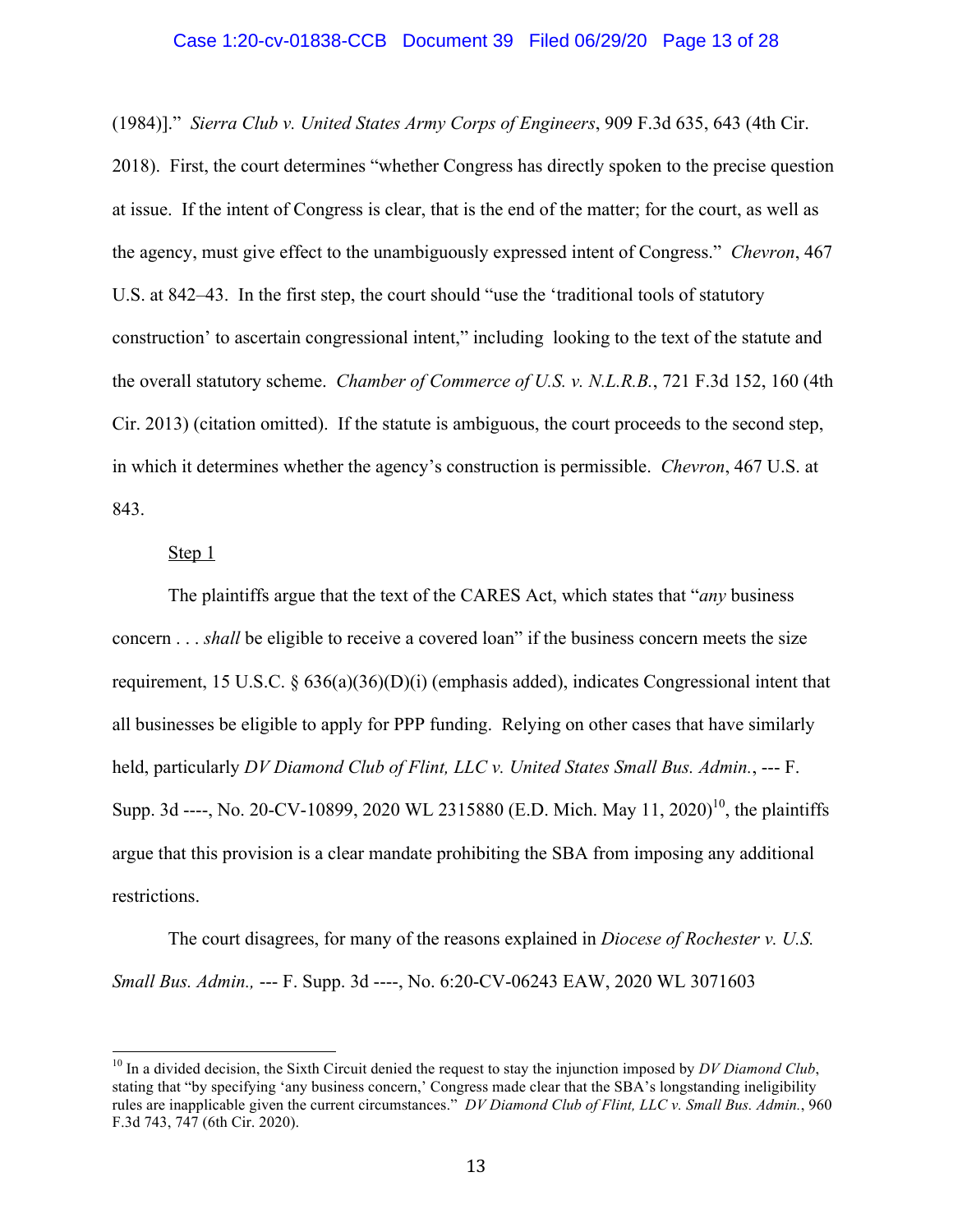#### Case 1:20-cv-01838-CCB Document 39 Filed 06/29/20 Page 14 of 28

(W.D.N.Y. June 10, 2020) and *Tradeways, Ltd.*, 2020 WL 3447767.<sup>11</sup> First, while the word "any" generally carries an expansive meaning, *SAS Inst., Inc. v. Iancu*, 138 S. Ct. 1348, 1354 (2018), "'any' can and does mean different things depending upon the setting," *Nixon v. Missouri Mun. League*, 541 U.S. 125, 132 (2004), and it is an error to place dispositive weight on "any" "without considering the rest of the statute." *Small v. United States*, 544 U.S. 385, 388 (2005) (quoting *United States v. Alvarez–Sanchez*, 511 U.S. 350, 357 (1994). The CARES Act states that "[d]uring the covered period, in addition to small business concerns, any business concern" is eligible if it meets certain size restrictions.<sup>12</sup> The preceding reference to "small" business concerns" and the subsequent reference to size restrictions indicate that "any" is meant to indicate that SBA financial assistance is not limited in the PPP just to small business concerns. But "the Court disagrees with Plaintiffs that in expanding the size restrictions, Congress unambiguously provided that there could be no other eligibility criteria." *Diocese of Rochester*, 2020 WL 3071603, at \*6.

Additionally, while the court agrees with the plaintiffs that the PPP differs significantly from the SBA's ordinary loan program, Congress still placed the PPP within Section 7(a). "Therefore, had Congress intended the CARES Act to eliminate all eligibility criteria governing SBA loans administered under § 7(a) of the Small Business Act, one would expect Congress to have spoken clearly." *Tradeways, Ltd.*, 2020 WL 3447767, at \*13.

 $11$  Those cases, both involving the exclusion of bankruptcy debtors from applying for PPP funding, analyzed the same argument that the plaintiffs make here.

<sup>&</sup>lt;sup>12</sup> Generally, the SBA may only make Section 7(a) loans to "small business concerns." 15 U.S.C. § 636(a). A "small business concern" is one "which is independently owned and operated and which is not dominant in its field of operation," but the SBA can, and has, limited "small business concerns" to entities that meet certain size standards. 15 U.S.C. § 632(a). Federal regulations provide that "SBA's size standards define whether a business entity is small and, thus, eligible for Government programs and preferences reserved for 'small business' concerns. Size standards have been established for types of economic activity, or industry, generally under the North American Industry Classification System (NAICS)." 13 C.F.R. § 121.101.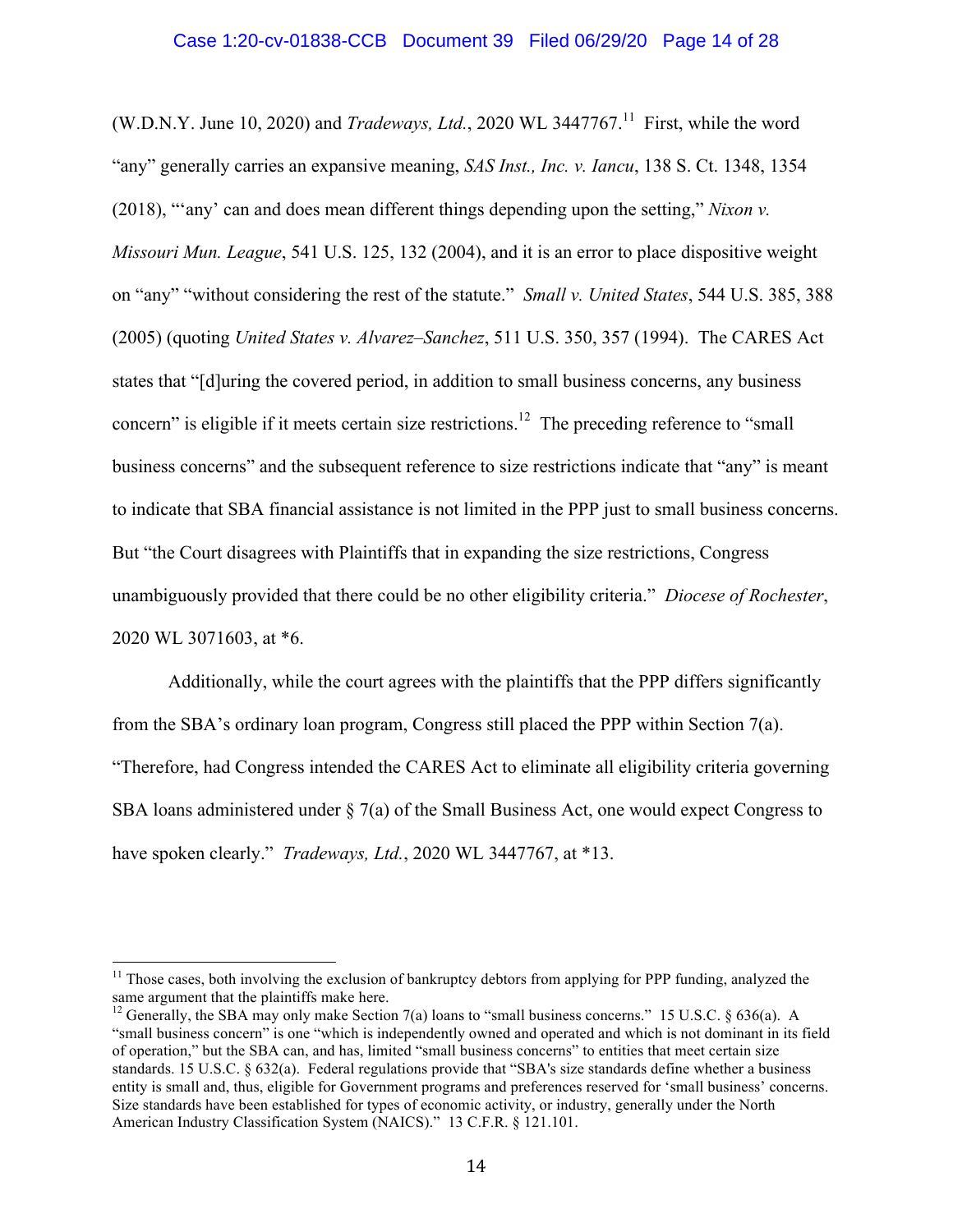## Case 1:20-cv-01838-CCB Document 39 Filed 06/29/20 Page 15 of 28

The statutory context also supports that Congress presumed other restrictions would apply. Other parts of the CARES Act expressly lift normally applicable restrictions on loan eligibility, which would have been unnecessary if Congress had intended that no other restriction except the size restrictions apply. *See Diocese of Rochester,* 2020 WL 3071603, at \*7 ("[t]hese waivers of otherwise applicable eligibility requirements would be superfluous if, in fact,  $\&$  $1102(a)(36)(D)(i)$  unambiguously eliminated any requirement beyond size."). Particularly, the provision permitting sole proprietors and independent contractors to receive PPP loans (15 U.S.C. § 636(a)(36)(ii)); the provision waiving the no "credit elsewhere" requirement (*id.* § 636(a)(36)(I)); and the provision waiving collateral and personal guarantee requirements (*id.* §  $636(a)(36)(J)$ ) would be superfluous if Congress had intended that the only eligibility requirements for businesses were the size restrictions in 15 U.S.C.  $\S 636(a)(36)(D)(i)$ .

Therefore, the court finds that at step 1 of *Chevron*, Congress has not clearly spoken as to whether the SBA may impose additional restrictions on eligibility, including the criminal history exclusion.

## Step 2

As discussed above, at Step 2, the court should defer to the agency's construction as long as it is reasonable.<sup>13</sup> The court will defer to the agency "so long as the interpretation is not 'arbitrary, capricious, or manifestly contrary to the statute'" and "[a] construction meets this standard if it 'represents a reasonable accommodation of conflicting policies that were committed to the agency's care by the statute.'" *Philip Morris USA, Inc. v. Vilsack*, 736 F.3d 284, 290 (4th Cir. 2013) (quoting *Chevron*, 467 U.S. at 844–45).

 13 The *Carmen's Corner Store* plaintiffs appear to argue in their reply that *Chevron* deference is unconstitutional. This court, however, is bound by Supreme Court precedent.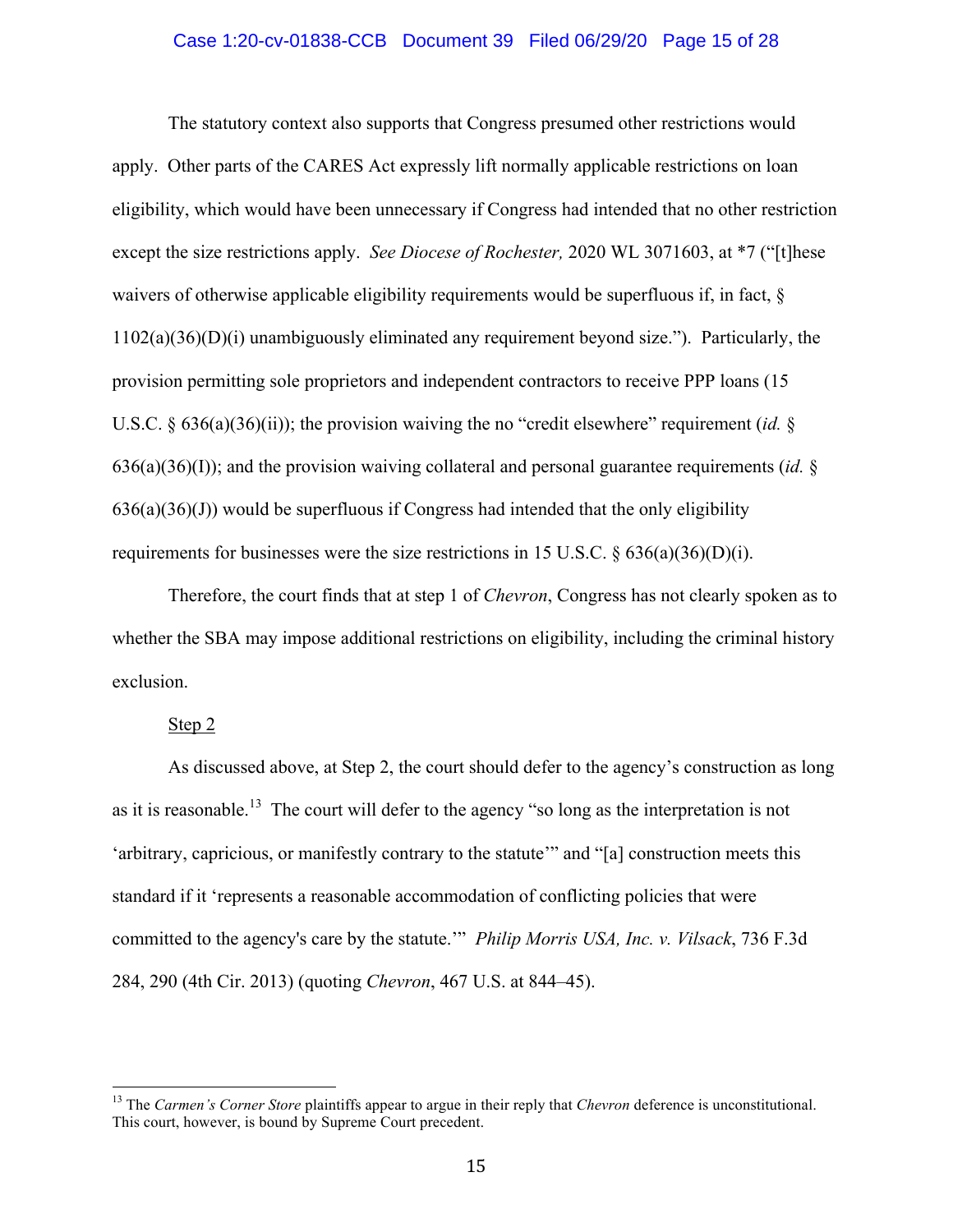## Case 1:20-cv-01838-CCB Document 39 Filed 06/29/20 Page 16 of 28

The *Carmen's Corner Store* plaintiffs first argue that Congress has not delegated authority to the SBA to issue regulations to implement the PPP. This is incorrect. Section 1114 of the CARES Act provides emergency rulemaking authority to the SBA and states that "the Administrator shall issue regulations to carry out this title and the amendments made by this title." 15 U.S.C. § 9012. Section 1102(a) of the CARES Act further provides that "[e]xcept as otherwise provided in this paragraph, the Administrator may guarantee covered loans under the same terms, conditions, and processes as a loan made under [Section 7(a)]." 15 U.S.C. § 636(a)(36)(B). Therefore, Congress has expressly delegated authority to the SBA to implement the PPP.

The court finds that the agency's June 24  $IFR<sup>14</sup>$  is based on a permissible construction of the statute. As discussed above, it appears that Congress presumed that other eligibility restrictions would apply, and the SBA normally restricts Section 7(a) eligibility based on criminal history. The *Carmen's Corner Store* plaintiffs argue that the rule is unreasonable because the SBA is more akin to a grant program, not a loan program, so ability to repay is not important. While the court agrees that the PPP functions differently than the SBA's other loan programs, it is not unreasonable to consider ability to repay, because if the loans are not used for specified purposes, than they are not forgivable. The *Carmen's Corner Store* plaintiffs also argue that the criminal history exclusion is not reasonable because it excludes more businesses than the SBA's normal Section 7(a) restrictions. This appears to refer to the fact that for associates who have prior convictions, the criminal history exclusion institutes a bright-line rule, instead of the individualized character determinations that SBA guidance normally calls for. But it was reasonable for the SBA to choose "to adopt a bright-line rule in order to expedite the

<sup>&</sup>lt;sup>14</sup> Because the court finds the prior iterations of the rule were arbitrary and capricious, *see infra*, the court does not address whether the prior iterations of the rule are based on reasonable constructions of the statute.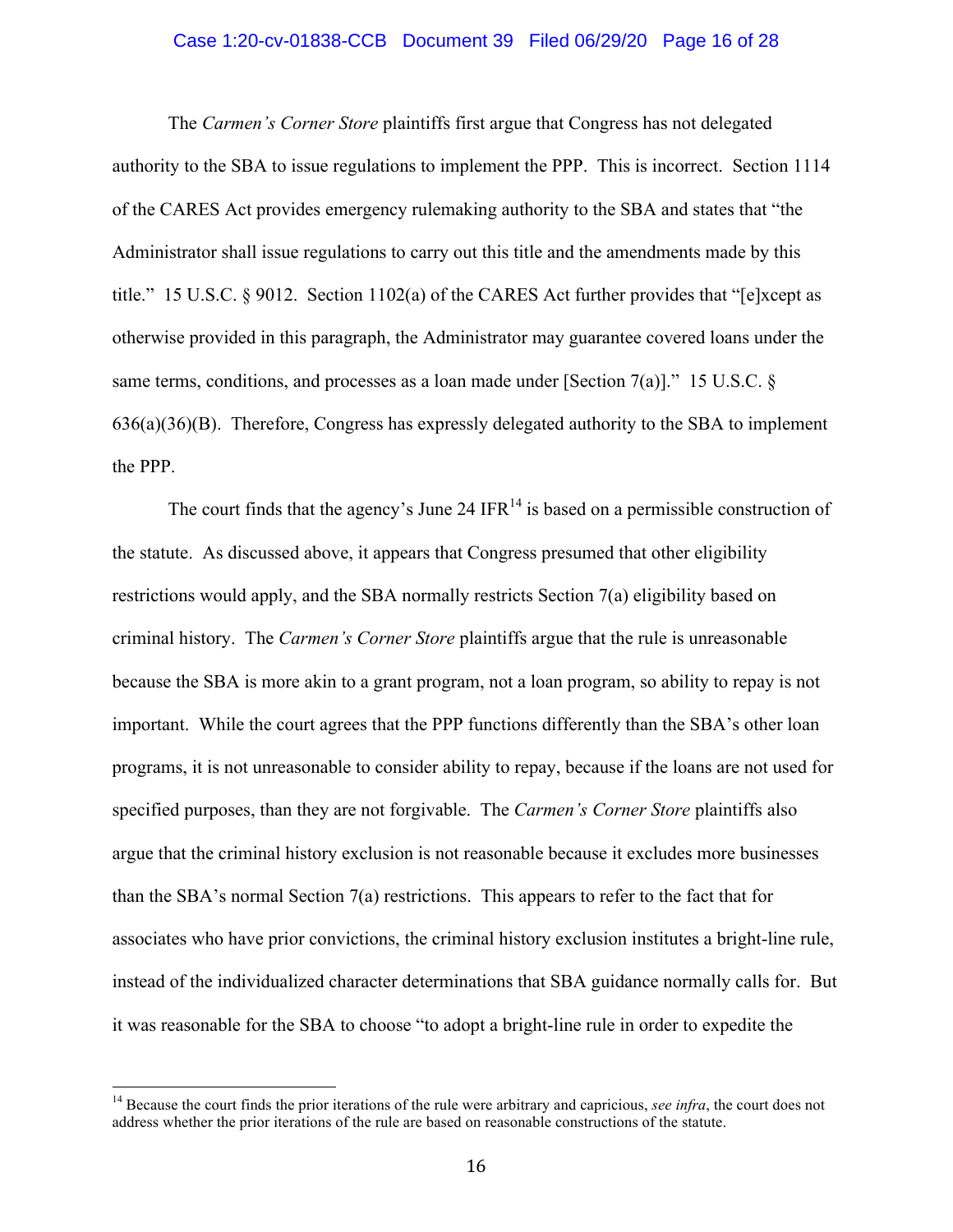## Case 1:20-cv-01838-CCB Document 39 Filed 06/29/20 Page 17 of 28

underwriting process and facilitate the hasty distribution of PPP funds, instead of issuing a flexible standard that would require lenders to scrutinize each PPP application on a case-by-case basis." *Tradeways, Ltd.,* 2020 WL 3447767, at \*14 (D. Md. June 24, 2020).

Therefore, the plaintiffs are not likely to succeed on the merits as to their claim that the criminal history exclusion is contrary to the CARES Act.

## b. Arbitrary and Capricious

As discussed above, under the APA, a court shall "hold unlawful and set aside agency action, findings, and conclusions found to be," *inter alia*, "arbitrary, [and] capricious[.]" 5 U.S.C. § 706(2)(A). "Although this inquiry into the facts is to be searching and careful, the ultimate standard of review is a narrow one." *Ohio Valley Envtl. Coal. v. Aracoma Coal Co.,* 556 F.3d 177, 192 (4th Cir. 2009). "Normally, an agency rule would be arbitrary and capricious if the agency has relied on factors which Congress has not intended it to consider, entirely failed to consider an important aspect of the problem, offered an explanation for its decision that runs counter to the evidence before the agency, or is so implausible that it could not be ascribed to a difference in view or the product of agency expertise." *State Farm Mut. Auto. Ins. Co.*, 463 U.S. 29, 43 (1983). "To comply with § 706(2)(A), an agency 'must examine the relevant data and articulate a satisfactory explanation for its action including a rational connection between the facts found and the choice made.'" *Casa De Maryland v. U.S. Dep't of Homeland Security*, 924 F.3d 684, 703 (4th Cir. 2019) (quoting *State Farm*, 463 U.S. at 43). "One of the basic procedural requirements of administrative rulemaking is that an agency must give adequate reasons for its decisions." *Encino Motorcars, LLC v. Navarro*, 136 S. Ct. 2117, 2125 (2016).

April IFR and First June IFR<sup>15</sup>

 $15$  The court addresses the arbitrary and capricious claim as to the April and June IFR because, although the rules are no longer operative, they are still causing ongoing harm to the plaintiffs for the reasons described *supra*.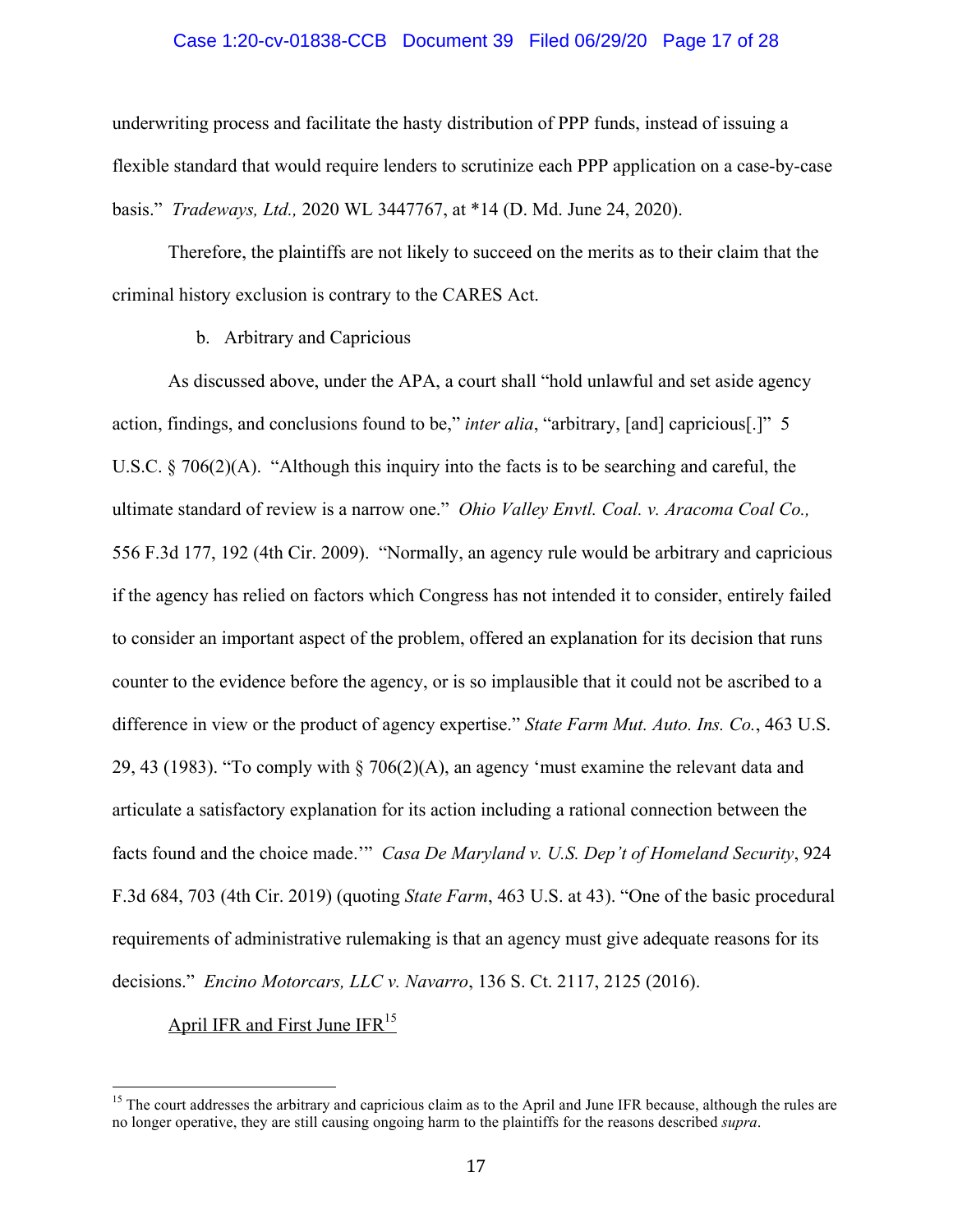## Case 1:20-cv-01838-CCB Document 39 Filed 06/29/20 Page 18 of 28

The plaintiffs are likely to show that the SBA acted arbitrarily and capriciously in promulgating the April IFR and first June IFR because those rules contain no explanation for the criminal history exclusion. In the June IFR, which eased the exclusion, the Administrator explained "[a]fter further consideration, the Administrator, in consultation with the Secretary of the Treasury (the Secretary), has determined that a shorter timeframe for felonies that do not involve fraud, bribery, embezzlement, or a false statement in a loan application or an application for federal financial assistance is more consistent with Congressional intent to provide relief to small businesses and also promotes the important policies underlying the First Step Act of 2018 (Pub. L. 115-391)." June IFR, 85 FR 36717-01. But the June IFR still did not explain the initial purpose of the criminal history exclusion, rather offering only a reason to ease it.

The defendants argues that the court can rely on the declaration of John A. Miller, Deputy Associate Administrator for Capital Access, Small Business Administration, (attached to the defendants' opposition at ECF 29-1), because "[i]n circumstances such as this, where the agency's explanation for its action is not reflected in the record of its action, the agency may instead submit a declaration by a responsible official stating the grounds and rationale on which the agency relied." (Opp'n at 35). The cases the defendants cite, however, do not support the proposition that the agency need not give any contemporaneous explanation when promulgating a rule. Although *Roe v. Dep't of Def.* provides that courts may consider affidavits when there was a failure to explain agency action, "such post-hoc materials must only provide 'background information or evidence of whether all relevant factors were examined by an agency,' or be 'merely explanatory of the original record and ... contain no new rationalizations.'" 947 F.3d 207, 221 (4th Cir. 2020), as amended (Jan. 14, 2020) (citation omitted); *see also Camp v. Pitts*, 411 U.S. 138, 143 (1973) (identifying contemporaneous explanation, although curt, of agency decision); *Envtl. Def. Fund, Inc. v. Costle*, 657 F.2d 275, 285 (D.C. Cir. 1981) ("The new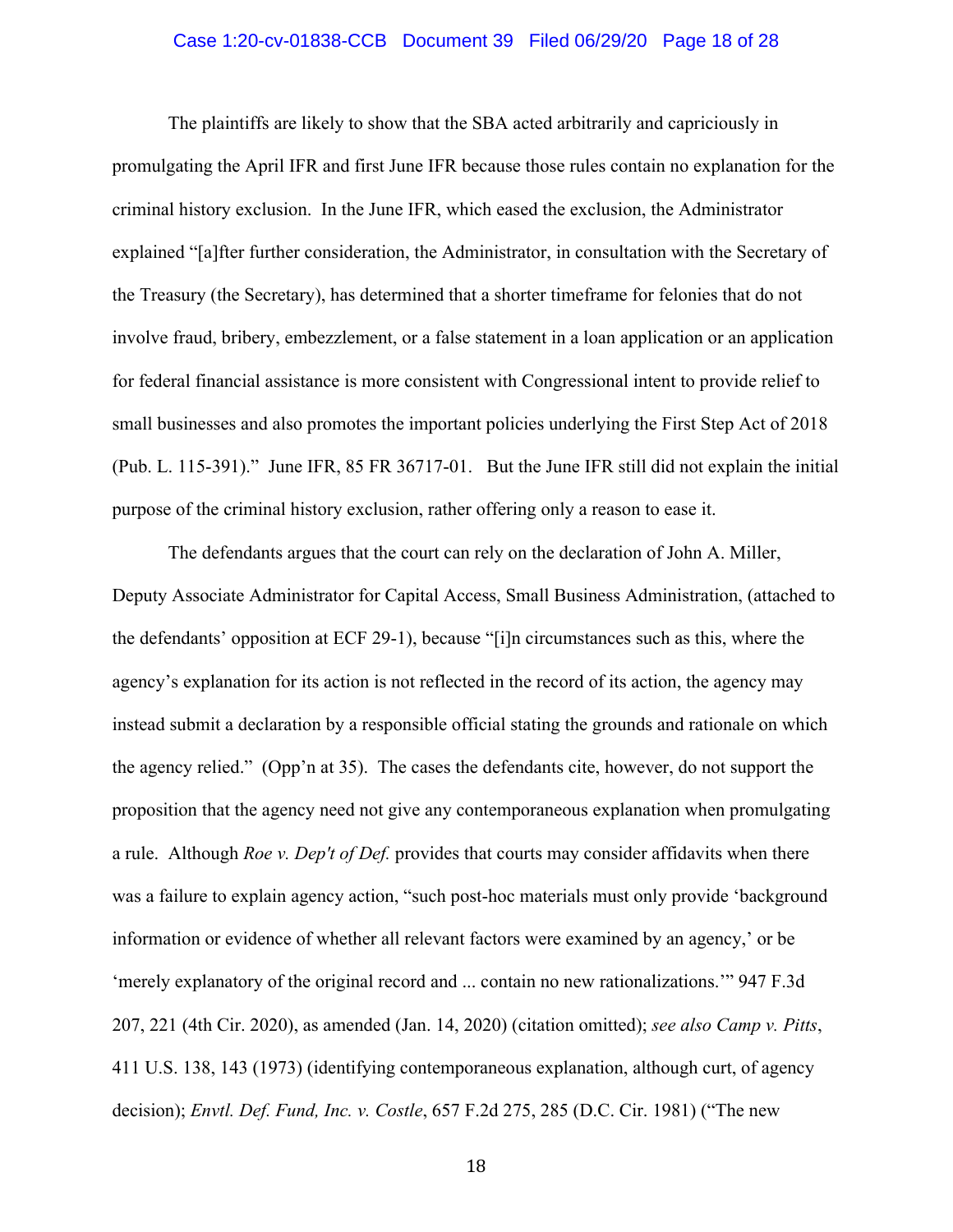## Case 1:20-cv-01838-CCB Document 39 Filed 06/29/20 Page 19 of 28

materials should be merely explanatory of the original record and should contain no new rationalizations."). Similarly, while *Virginia Agr. Growers Ass'n, Inc. v. Donovan*, 774 F.2d 89, 92 (4th Cir. 1985) suggests that the court may obtain "supplementation of the administrative record," nothing in the opinion allows an agency to promulgate a rule without any explanation whatsoever, as was the case here. As the Supreme Court has recently stated, "[a]n agency must defend its actions based on the reasons it gave when it acted." *Dep't of Homeland Sec. Regents of the Univ. of California*, No. 18-587, 2020 WL 3271746, at \*11 (U.S. June 18, 2020). Further, although the CARES Act granted SBA emergency rulemaking powers without the need to follow the applicable "notice requirements," 15 U.S.C. § 9012, it does not appear that this relieves the defendants of the requirement to provide a reasoned explanation, nor do the defendants provide any support for that proposition.<sup>16</sup>

## June 24 IFR

The plaintiffs have not demonstrated that they are likely to succeed on the merits of their arbitrary and capricious claims as to the June 24 IFR, which provides a reasoned explanation for a more limited criminal history exclusion. The SBA explained that the criminal history exclusions were based on ability to repay (which the business may have to do if PPP funds are not used for certain purposes) and potential for misuse of funds. Having an owner incarcerated facing felony charges, or having a higher likelihood of reincarceration (e.g. if recently placed on probation or parole), the rule explains, could place the creditworthiness of the business in question. June 24 IFR at 7–8. Additionally, criminal history, especially with regard to felonies involving fraud, bribery, embezzlement, or a false statement in a loan application or an

<sup>&</sup>lt;sup>16</sup> Additionally, the agency affidavit considered in Olivares v. Transportation Sec. Admin., 819 F.3d 454, 464 (D.C. Cir. 2016), which the defendants cite to, illuminated the reasons for agency action contained in internal and contemporaneous agency materials that were also provided to the court. No such internal materials were provided here.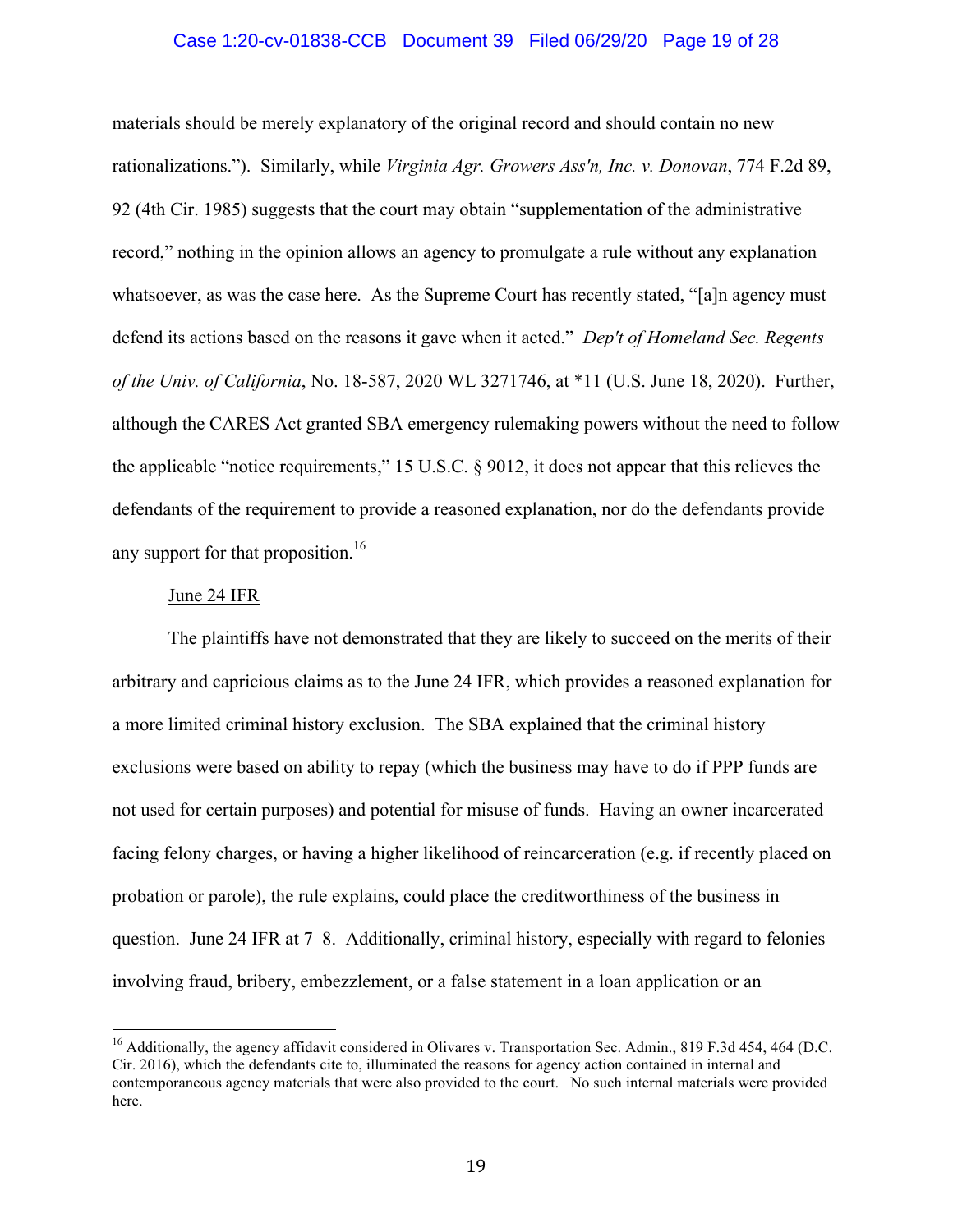## Case 1:20-cv-01838-CCB Document 39 Filed 06/29/20 Page 20 of 28

application for federal financial assistance, might indicate a greater potential for the misuse of PPP funds. *Id.* at 8. This is an adequate and reasonable explanation for the purposes of arbitrary and capricious review.

The plaintiffs also argue that the rule is contrary to the purposes of the PPP. The court agrees with the plaintiffs that the primary purpose of the PPP appears to be to ensure that workers remain paid, and that because the loans actually function as grants to the extent they are used for specified purposes, the ability to repay is less important. But, given that the PPP requires businesses to repay the loans if they are not used for certain purposes, the court cannot find that it was arbitrary and capricious for the SBA to consider ability to repay when issuing its rule. The *Carmen's Corner Store* plaintiffs cite to *In re Gateway Radiology Consultants, P.A.*, which stated that "[b]ecause PPP Loans are designed to be forgiven, Congress did not intend for the SBA Administrator to focus on collectability." No. 8:19-BK-04971-MGW, 2020 WL 3048197, at \*14 (Bankr. M.D. Fla. June 8, 2020). But although PPP loans may be "designed to be forgiven," the structure of the PPP program shows that they will not always be forgiven. Additionally, the June 24 revised rule is much less restrictive than previous iterations, and the SBA has balanced its original criminal history exclusion (drawn from the normally applicable Section 7(a) eligibility rules)<sup>17</sup> with the goals of the PPP Program to help businesses and workers in need.

The SBA also explained that the criminal history exclusion is meant to reduce the potential misuse of funds. While there appears to be no specific evidence cited by the SBA that individuals convicted of crimes or facing felony charges, especially non-financial crimes or charges, are more likely to misuse SBA funds, the court must give some deference to the SBA's

<sup>&</sup>lt;sup>17</sup> See 13 C.F.R. § 120.110(n) and SBA, SOP 50 10 5(K), Lender and Development Company Loan Programs, at 110 (Jan. 1, 2019), discussed *supra*.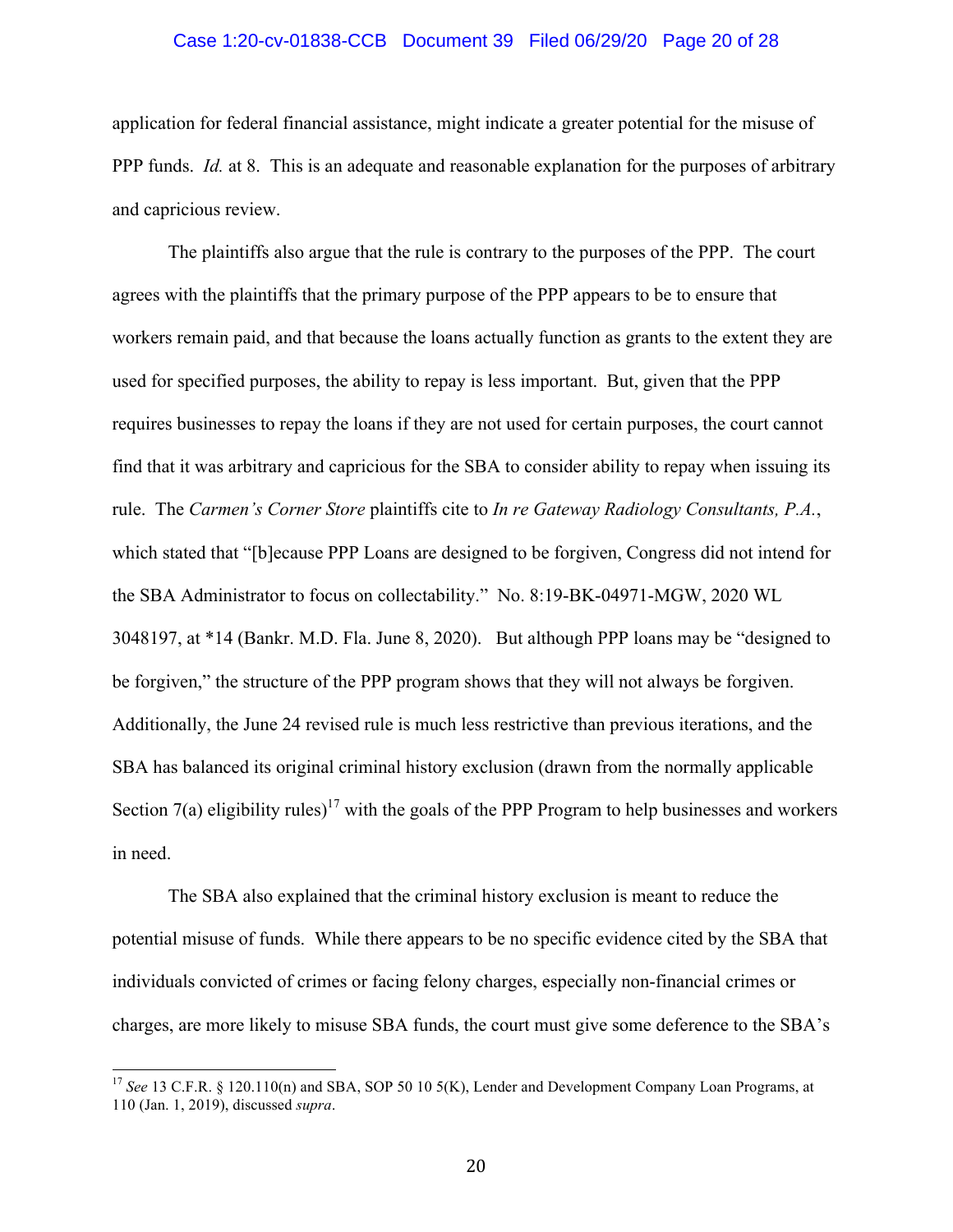## Case 1:20-cv-01838-CCB Document 39 Filed 06/29/20 Page 21 of 28

determinations, based on its lengthy history of administering the program. *See F.C.C. v. Nat'l Citizens Comm. for Broad.*, 436 U.S. 775, 814 (1978)). And here, the plaintiffs have supplied no contrary evidence that the agency disregarded.

The *Carmen's Corner Store* plaintiffs make other arguments, but they do not suffice to show that the rule is arbitrary and capricious. First, as to the multiple revisions, the rule was promulgated quickly pursuant to emergency rulemaking powers granted by the CARES Act, it appears the changes were based on comments received and, in any event, the most recent revisions are aimed at narrowing the criminal history exclusion and have helped the individual plaintiffs in these cases. And while the SBA normally provides for individualized determinations instead of categorical denials when an associate of a business has prior criminal convictions, SOP 50 10  $5(K)$  at 109–11, the SBA could reasonably find that such individualized determinations would take too long and that a bright-line rule was better. *See Tradeways*, 2020 WL 3447767, at \*14. The plaintiffs also argue that it was arbitrary to make faith-based organizations eligible (as they are generally ineligible for SBA loans), without extending eligibility to all individuals with criminal histories. But faith-based organizations were deemed eligible in order to comply with the Religious Freedom Restoration Act, which does not apply to the plaintiffs. *See* Business Loan Program Temporary Changes; Paycheck Protection Program, 85 FR 20817-01, 20819. The plaintiffs also rely on letters from legislators after the CARES Act was passed regarding the criminal history exclusion, but courts should "normally give[] little weight to statements, such as those of the individual legislators, made *after* the bill in question has become law." *Barber v. Thomas*, 560 U.S. 474, 486 (2010) (emphasis in original).

c. Unlawfully Withheld Agency Action/Failure to Carry Out Ministerial Duty The APA provides that a court may "compel agency action unlawfully withheld or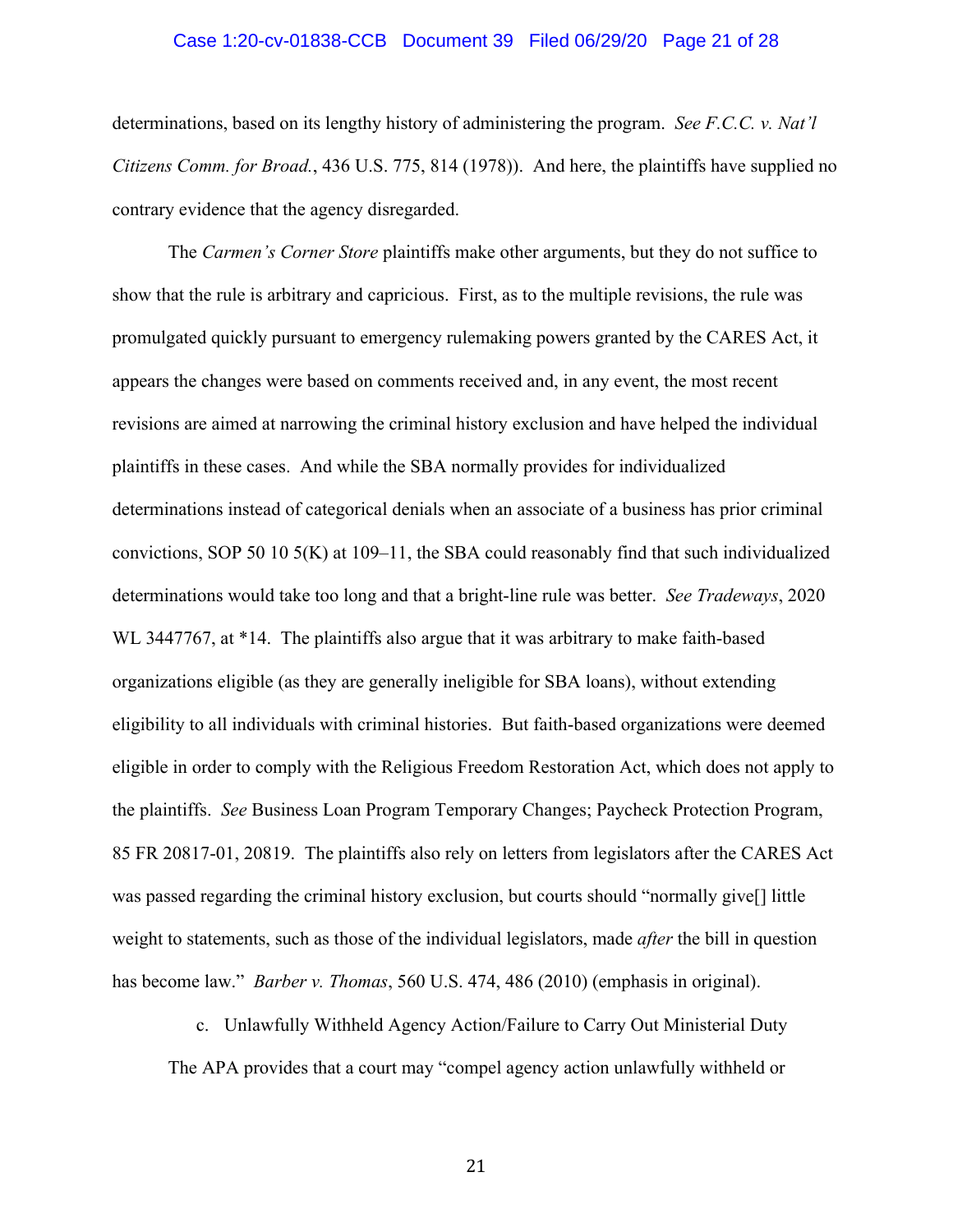## Case 1:20-cv-01838-CCB Document 39 Filed 06/29/20 Page 22 of 28

unreasonably delayed." 5 U.S.C.  $\S 706(1)$ . Section 706(1) "empowers a court only to compel an agency 'to perform a ministerial or non-discretionary act,' or 'to take action upon a matter, without directing *how* it shall act.'" *Norton v. S. Utah Wilderness All.*, 542 U.S. 55, 64 (2004) (citation omitted). It requires a "*discrete* agency action that [the agency] is *required to take*." *Id.*  (emphasis in original).

The *Carmen's Corner Store* plaintiffs' argument for this claim<sup>18</sup> is that under the CARES Act the SBA must administer PPP funds only considering the criteria (the size restrictions) set out in the Act. For the reasons stated above, the court disagrees. Therefore, the plaintiffs have not shown a likelihood of success on this claim.

V. Requested Injunction

As discussed above, the plaintiffs have shown a likelihood of success on the merits as to their arbitrary and capricious claims related to the first two iterations of the rule. The plaintiffs request that the deadline for PPP applications be extended from June 30, 2020, until July 21, 2020, to account for the fact that owners of many now-eligible businesses do not know they are eligible; the SBA has not publicized the new June 24 rule;<sup>19</sup> many lenders are no longer accepting applications in anticipation of the June 30 deadline; and many lenders are still using old forms. The court notes that the late revision of the rule on June 24, 2020, has put the plaintiffs in a difficult situation and based on the record before the court, is likely to cause the

<sup>&</sup>lt;sup>18</sup> The *Defy Ventures* plaintiffs do not bring a claim under § 706(1).<br><sup>19</sup> The defendants dispute this, stating that they have sent a notification of the updated rule to "18 national trade associations for all types of lenders, large individual lenders, and most new non-bank lenders; SBA field staff and senior headquarters staff; external affairs officials at the Federal Reserve, FDIC, OCC, NCUA, Treasury, the SEC, and USDA, who actively engage with multiple lender communities; the Minority Business Development Agency at the Department of Commerce; State bank supervisors; and major business groups, religious organizations and nonprofit council groups." (ECF 17, William J. Briggs, Deputy Associate Administrator for the Office of Capital Access, SBA ¶ 4).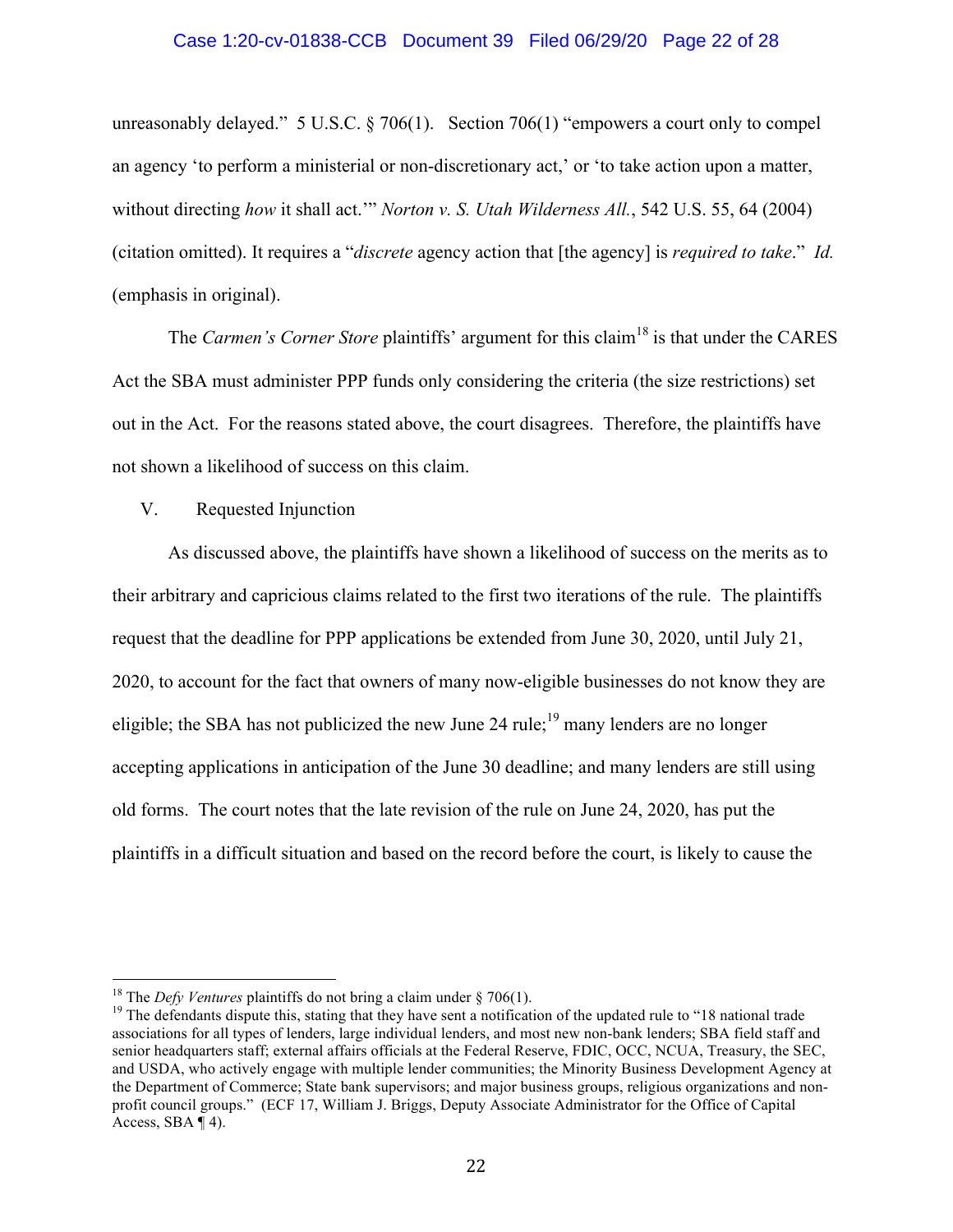## Case 1:20-cv-01838-CCB Document 39 Filed 06/29/20 Page 23 of 28

individual plaintiffs irreparable harm since they may not be able to obtain PPP funding. Extending the deadline would also serve the public interest. $20$ 

The parties disagree as to whether the court has the authority to extend the deadline to apply for PPP funds, but this court agrees with the plaintiffs that it does have such authority. The plaintiffs cite to a line of cases in which courts have held that they have the power "to order that funds be held available beyond their statutory lapse date" (the deadline by which the agency must obligate the appropriated funds, before they revert back to the Treasury) "if equity so requires." *State of Conn. v. Schweiker*, 684 F.2d 979, 997 (D.C. Cir. 1982) (citation omitted). Ordinarily, for the court to have this power, the plaintiff must have filed suit prior to the statutory lapse date; "[d]ecisions that a court may act to prevent the expiration of budget authority which has not terminated at the time suit is filed are completely consistent with the accepted principle that the equity powers of the courts allow them to take action to preserve the status quo of a dispute and to protect their ability to decide a case properly before them." *Nat'l Ass'n of Reg'l Councils v. Costle*, 564 F.2d 583, 588 (D.C. Cir. 1977); *see also Andrulis Research Corp. v. U.S. Small Bus. Admin.*, No. CIV. A. 90-2569(CRR), 1990 WL 169318, at \*2 (D.D.C. Oct. 19, 1990) (extending the plaintiff's eligibility under an SBA program, and noting that various appellate courts have affirmed a "district court's power to extend statutory deadlines to remedy improper agency delay," and citing cases).<sup>21</sup> And in fashioning appropriate relief, "[i]n some

<sup>&</sup>lt;sup>20</sup> As the Sixth Circuit has stated, "[t]he stated purpose of the PPP is to protect the employment and livelihood of employees. Thus, the public interest is served in guaranteeing that any business, including plaintiffs', receive loans to protect and support their employees during the pandemic which, we can all agree, constitutes extraordinary circumstances." *DV Diamond Club of Flint, LLC*, 2020 WL 2988528, at \*3. Here, the harm to the SBA is negligible because it has promulgated the June 24 rule, which states that these previously excluded businesses should be able to get funding. And the public has an interest in helping those businesses obtain funding when the only reason they have had to wait until the last minute is because the SBA has only now changed the rule. 21 Additionally, in imposing a deadline for new tobacco products to submit marketing order applications, a court in this district relied on its power to fashion equitable remedies especially in extraordinary circumstances. *Am. Acad. of Pediatrics v. Food & Drug Admin.,* 399 F. Supp. 3d 479, 486–87 (D. Md. 2019), appeal dismissed sub nom. *In re Cigar Ass'n of Am.*, No. 19-2130, 2020 WL 2116554 (4th Cir. May 4, 2020). Extraordinary circumstances (the COVID-19 pandemic) also exist here.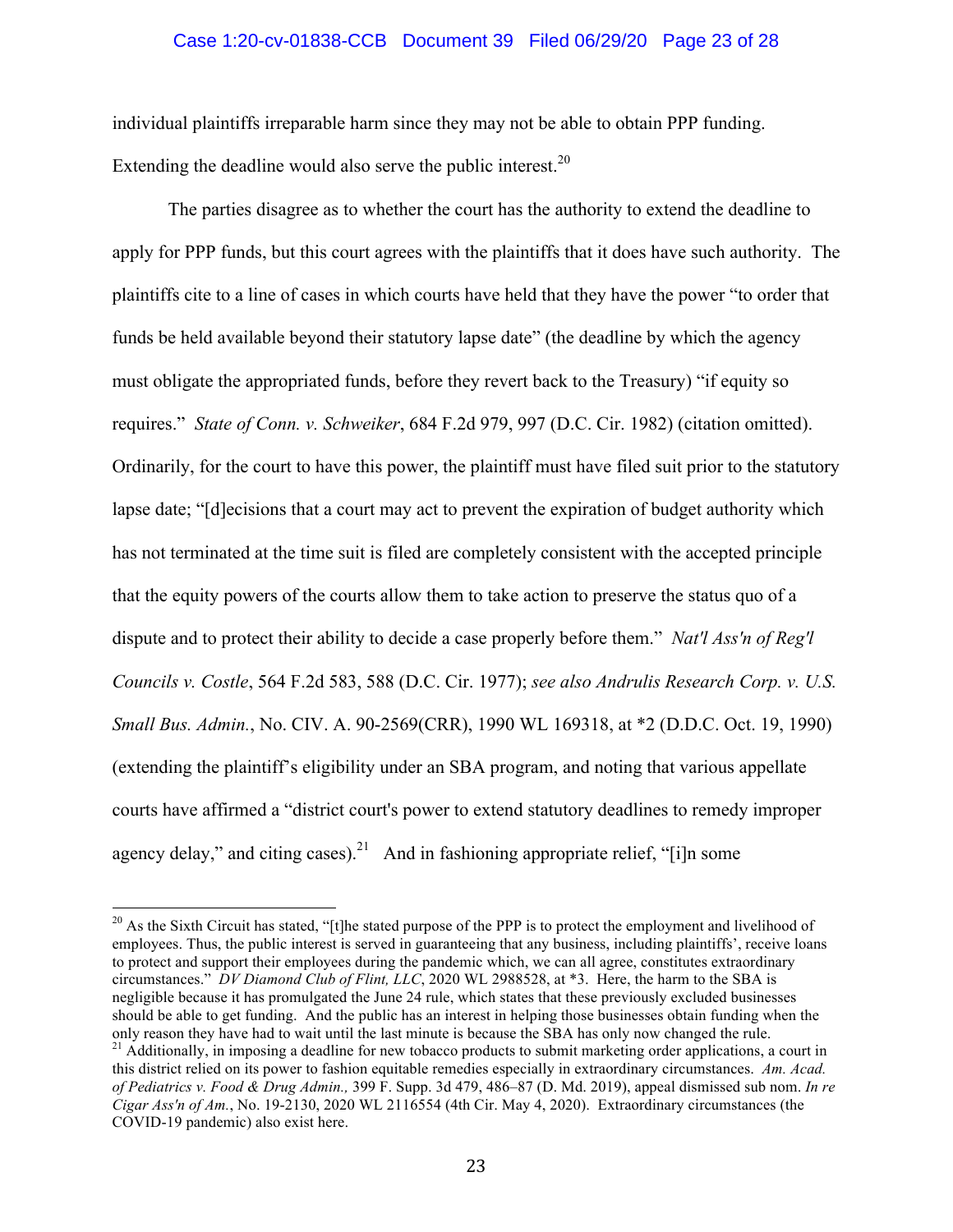## Case 1:20-cv-01838-CCB Document 39 Filed 06/29/20 Page 24 of 28

circumstances, the scope of the remedy can extend beyond the scope of the original right." *Burr by Burr v. Ambach*, 863 F.2d 1071, 1078 (2d Cir. 1988), cert. granted, judgment vacated sub nom. *Sobol v. Burr*, 492 U.S. 902, 109 S. Ct. 3209, 106 L. Ed. 2d 560 (1989), and on reconsideration sub nom. *Burr by Burr v. Sobol*, 888 F.2d 258 (2d Cir. 1989) (finding remedy of compensatory education past the statutory maximum age of 21 appropriate where, if the court were "not [to] allow an award of compensatory education, then Clifford's right to an education between the ages of three and twenty-one is illusory. Clifford cannot go back to his previous birthdays to recover and obtain the free education to which he was entitled when he was younger.").

Here, the individual plaintiffs filed suit before the deadline, are now eligible to apply for PPP funds, and are at risk of losing a benefit for which they are eligible because of arbitrary and capricious agency action. The court is not intruding on Congress's appropriations power because Congress has already appropriated PPP funding for businesses like the plaintiff businesses, and there are PPP funds remaining so no additional appropriation is needed. *Cf. Speers v. United States*, 38 Fed. Cl. 197, 202 (1997) ("Thus, in the absence of clear Congressional authority, the other branches of government cannot effect payment of Treasury funds."). To give the plaintiffs the chance to apply would further, rather than contravene, Congress's will that eligible businesses be able to apply for PPP funds.

This is not like *Office of Pers. Mgmt. v. Richmond*, 496 U.S. 414 (1990), which the defendants cite to. The plaintiff in that case received disability annuity under a federal statute. *Id.* at 416. After receiving erroneous advice from a government employee relations specialist, the plaintiff took on extra work, which caused him to exceed the statutory earning limit and lose his disability benefits for a six-month period. *Id.* at 418. He appealed, arguing that the government should be equitably estopped from denying him benefits. *Id*. The Supreme Court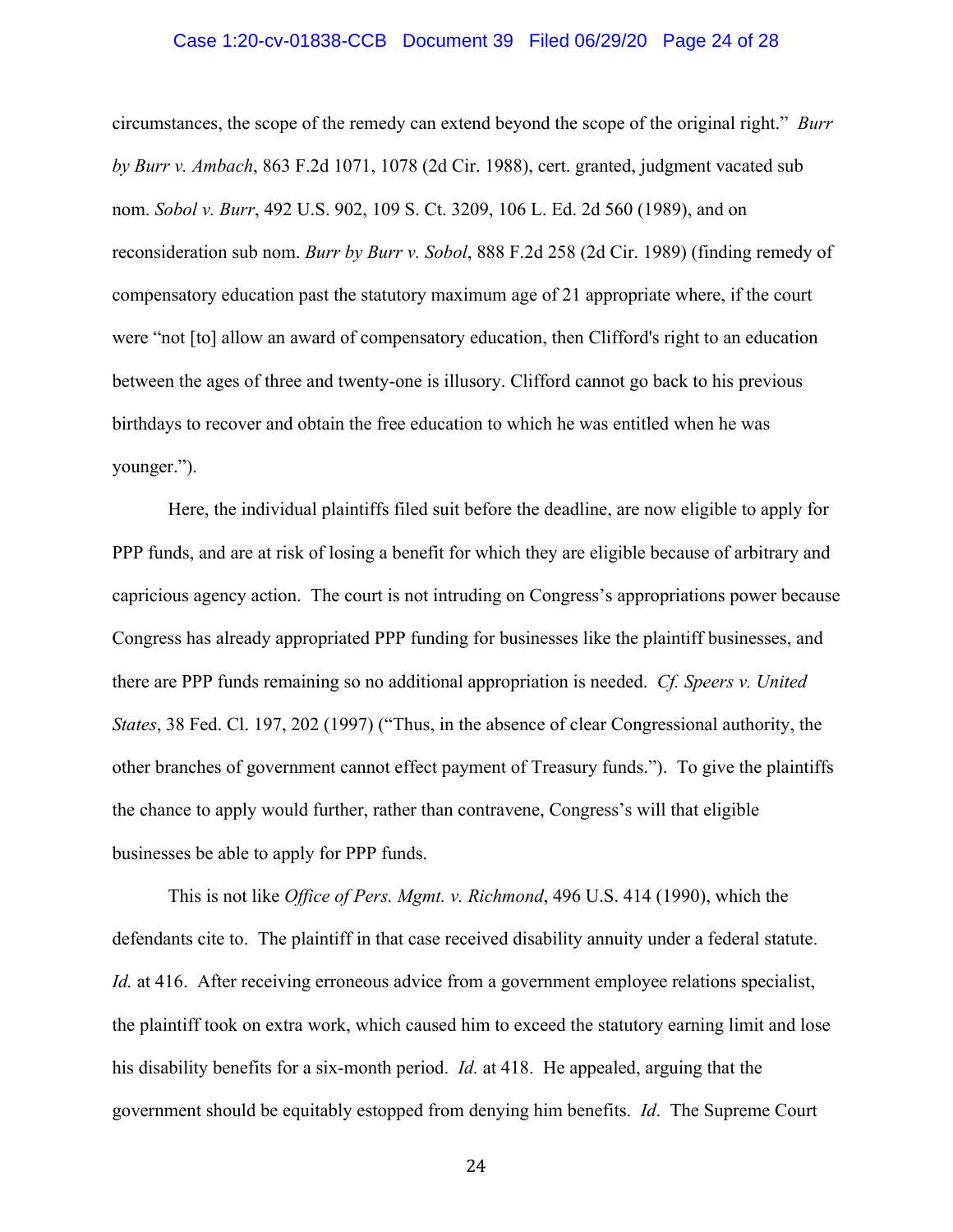## Case 1:20-cv-01838-CCB Document 39 Filed 06/29/20 Page 25 of 28

held that the award the plaintiff sought – the disability benefits for the six-month period – was in contravention of the statute authorizing the benefits and that to award it would be in violation of the Appropriations Clause. 22 *Id.* at 424 ("It follows that Congress has appropriated no money for the payment of the benefits respondent seeks, and the Constitution prohibits that any money 'be drawn from the Treasury' to pay them."). But the plaintiffs here, unlike in *Richmond*, meet the substantive criteria for PPP funds, and were only unable to apply earlier because of an SBA rule that the court has found to be arbitrary and capricious. Nor are the plaintiffs attempting to obtain money damages that Congress has not authorized, unlike in *United States v. Testan*, which the defendants also cite to. 424 U.S. 392, 400 (1976) (regarding a claim for backpay for improper government classification, and stating "[i]t follows that the asserted entitlement to money damages depends upon whether any federal statute 'can fairly be interpreted as mandating compensation by the Federal Government for the damage sustained.'" (citation omitted)).

Accordingly the court will extend the deadline to apply for the individual plaintiffs and their businesses until July 21, 2020. $^{23}$ 

## VI. Scope of Injunction

Defy Ventures requests that the court extend the PPP application deadline for all newly eligible individuals that were previously wrongfully excluded under the old iterations of the criminal history exclusion. "It is well established that 'injunctive relief should be no more burdensome to the defendant than necessary to provide complete relief to the plaintiffs.'" *Kentuckians for Commonwealth Inc. v. Rivenburgh*, 317 F.3d 425, 436 (4th Cir. 2003) (quoting

<sup>&</sup>lt;sup>22</sup> The Appropriations Clause provides that "No Money shall be drawn from the Treasury, but in Consequence of Appropriations made by Law." U.S. Const. art. I,  $\S$  9, cl. 7<br><sup>23</sup> The court understand from the June 29, 2020, call with counsel that some of the individual plaintiffs are still

working to provide the appropriate paperwork to show that they have covered expenses for the purposes of the PPP. This opinion does not affect that requirement except to give the individual plaintiffs a fair and reasonable time to work with a lender to supply the necessary paperwork.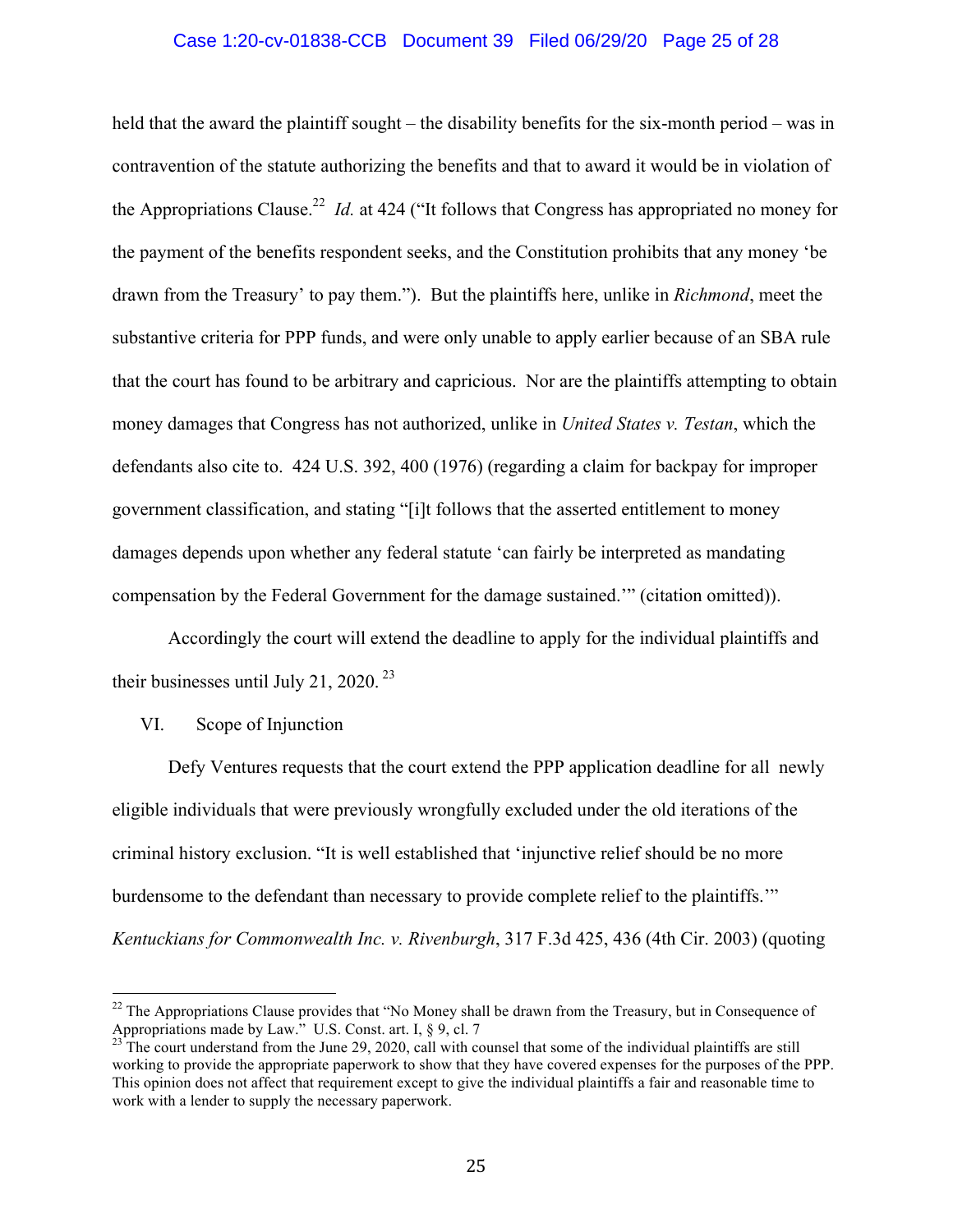## Case 1:20-cv-01838-CCB Document 39 Filed 06/29/20 Page 26 of 28

*Califano v. Yamasaki*, 442 U.S. 682, 702 (1979)). Defy Ventures must make a "clear showing that [it]they will likely suffer irreparable harm in the absence of an injunction." *Action NC v. Strach*, 216 F. Supp. 3d 597, 642 (M.D.N.C. 2016). The harm must be "certain and great," "actual and not theoretical," and "so 'imminen[t] that there is a clear and present need for equitable relief to prevent irreparable harm.' Second, the harm 'must be beyond remediation.'" *League of Women Voters of United States v. Newby*, 838 F.3d 1, 7–8 (D.C. Cir. 2016) (citation omitted).

Past harm, without more, cannot form the basis for injunctive relief. *Dyer v. Maryland State Bd. of Educ.*, 187 F. Supp. 3d 599, 609 (D. Md. 2016), aff'd, 685 F. App'x 261 (4th Cir. 2017). Here, any ongoing harm that Defy Ventures will continue to face, especially after June 30, is not clear. Much of the harm that Defy Ventures has pointed to is past harm. For example, Defy Ventures states that it has had to devote resources to inform newly eligible Defy graduates that they can now apply for PPP funding and advise them as to how to apply for the loans when banks are no longer accepting applications or are using old forms. (ECF 34-8, Glazier Suppl. Decl.  $\P$ [ 5–10). But such past harm cannot justify an injunction extending the application deadline, and it is not clear what harm to Defy Ventures resulting from the prior iterations of the criminal history exclusion will continue past June 30. 24 *See Action NC v. Strach,* 216 F. Supp. 3d 597, 644 (M.D.N.C. 2016) ("Thus, past harms suffered by Organizational Plaintiffs' diversion of resources cannot be prevented at this point through the issuance of an injunction").

The court must also consider practicality when fashioning injunctive relief. *See id.* at 643–44. It appears to be difficult – if not impossible – to identify who falls within the scope of

 $^{24}$  It appears that Defy Ventures has also advised its graduates of alternative funding sources. (ECF 1-3, Glazier Decl. ¶¶ 30–31). It is not clear if this will continue past the June 30 deadline, the identities of the persons whom Defy Ventures has advised, and whether they are newly eligible and have been able to apply for PPP funding.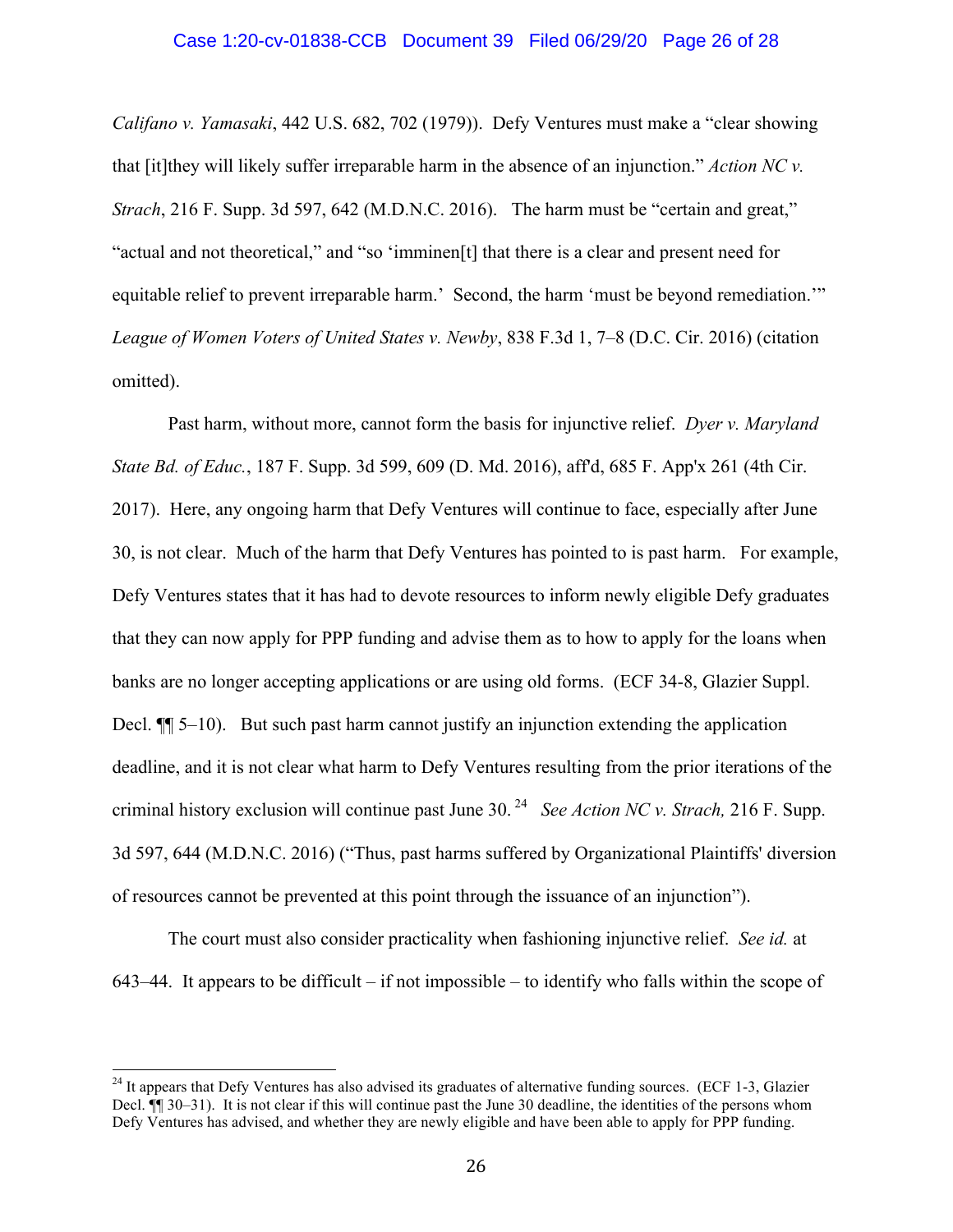## Case 1:20-cv-01838-CCB Document 39 Filed 06/29/20 Page 27 of 28

Defy Ventures' alleged harm.25 Perhaps because of this, the *Defy Ventures* plaintiffs' requested relief is overbroad and not sufficiently tailored to its harm. The plaintiffs first requested an injunction that extends the deadline as to all individuals regardless of what contact they had with Defy Ventures. This goes far beyond remedying Defy Ventures' specific harm from having to expend resources to help individuals apply for loans, get alternative funding, or notify them of the June 24 revised criminal history rule. In response to a conference call this court had with counsel on June 29, 2020, the plaintiffs filed a proposed order requesting the court to extend the deadline only in the geographical areas in which the individual plaintiffs and Defy Ventures operates. (ECF 38).<sup>26</sup> But this is still overbroad, because it would extend relief to individuals that have never contacted Defy Ventures or whose only connection to this case is that they happen to live where Defy Ventures operates or where one of the individual plaintiffs lives. Accordingly, the court will not extend the application deadline to any individuals other than the individual plaintiffs.

#### VII. Bond

Federal Rule of Civil Procedure 65 provides "[t]he court may issue a preliminary injunction or a temporary restraining order only if the movant gives security in an amount that the court considers proper to pay the costs and damages sustained by any party found to have been wrongfully enjoined or restrained." "[T]he district court retains the discretion to set the bond amount as it sees fit or waive the security requirement." *Pashby v. Delia*, 709 F.3d 307, 332 (4th Cir. 2013). Here, any harm to the defendants is remote, given that the June 24 rule

<sup>&</sup>lt;sup>25</sup> Another issue is who would determine whether an applicant falls within the scope of Defy Ventures' alleged harm. For example, the lenders who make the loans or the SBA who guarantees them may have to decide whether the applicant is someone on whom Defy has spent resources and who should be able to apply past the deadline, an

inquiry that would be difficult to administer and fraught with line-drawing issues. 26 Defy Ventures cites to *Cook Cty., Illinois Wolf*, --- F.3d ----, No. 19-3169, <sup>2020</sup> WL <sup>3072046</sup> (7th Cir. June 10, 2020), in which the Seventh Circuit affirmed the district court's granting of a preliminary injunction enjoining enforcement of a challenged immigration rule in Illinois. While that case supports granting an injunction limited to a geographical area, the injunction still must be appropriate for the circumstances of the case.